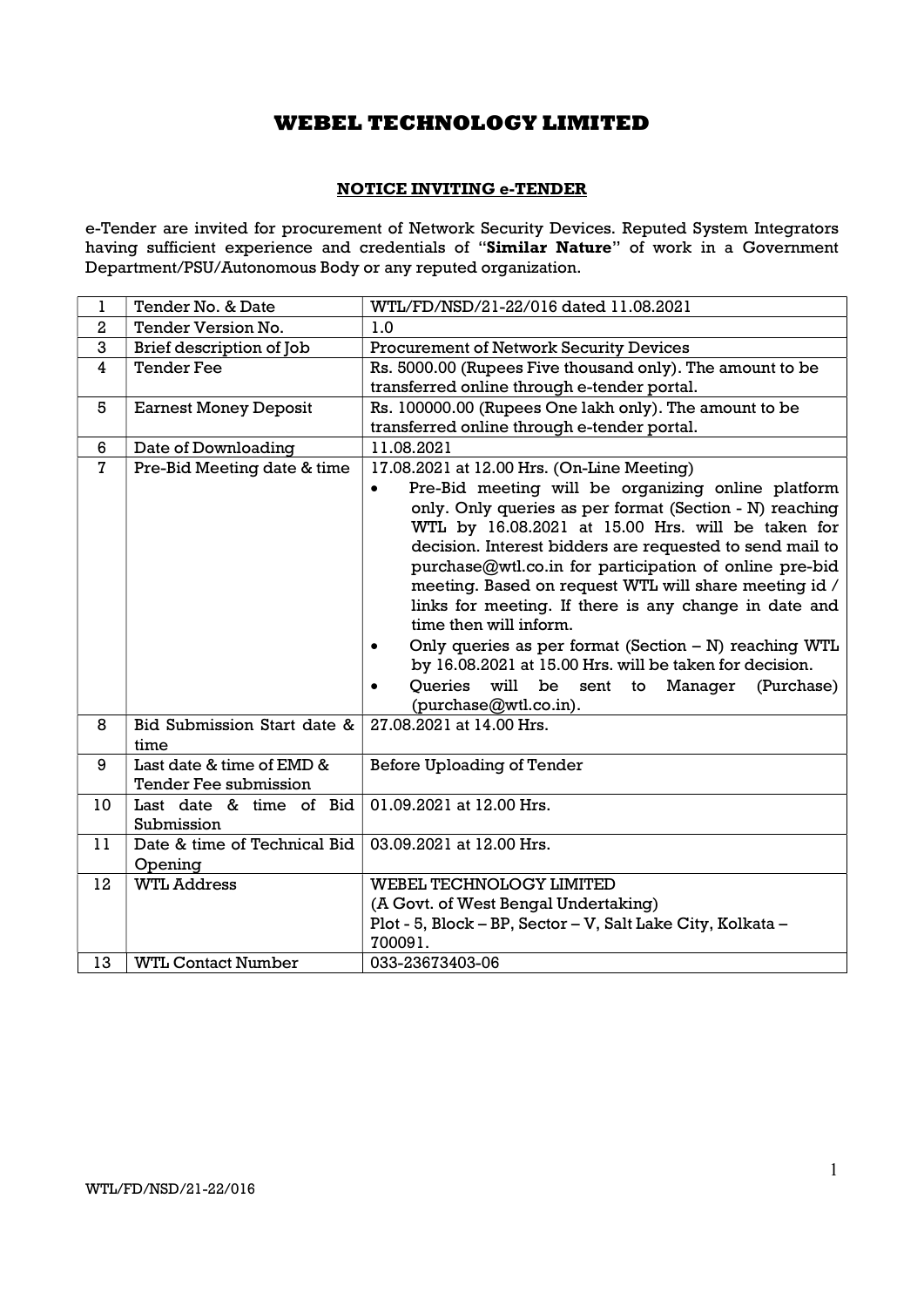- 1. Intending bidder may download the tender documents from the website https://wbtenders.gov.in directly with the help of Digital Signature Certificate. Necessary Tender fee may be remitted electronically through e-tender portal in favour of "Webel Technology Limited" and also to be documented through e-filling. Necessary Earnest Money Deposit (EMD) may be remitted electronically through e-tender portal in favour of "Webel Technology Limited" and also to be documented through e-filling.
- 2. Both Techno Commercial Bid and Financial Bid are to be submitted concurrently duly digitally signed in the website https://wbtenders.gov.in
- 3. Tender documents may be downloaded from website and submission of Techno Commercial Bid and Financial Bid will be done as per Time Schedule stated in Section – C of this Tender Document.
- 4. The Financial Bid of the prospective Bidder will be considered only if the Techno Commercial Bid of the bidder is found qualified by the Tender Committee. The decision of the 'Tender Committee' will be final and absolute in this respect. The list of Qualified Bidders will be displayed in the website.
- 5. All clarifications/ corrigenda will be published only on the WTL / https://www.wbtenders.gov.in website.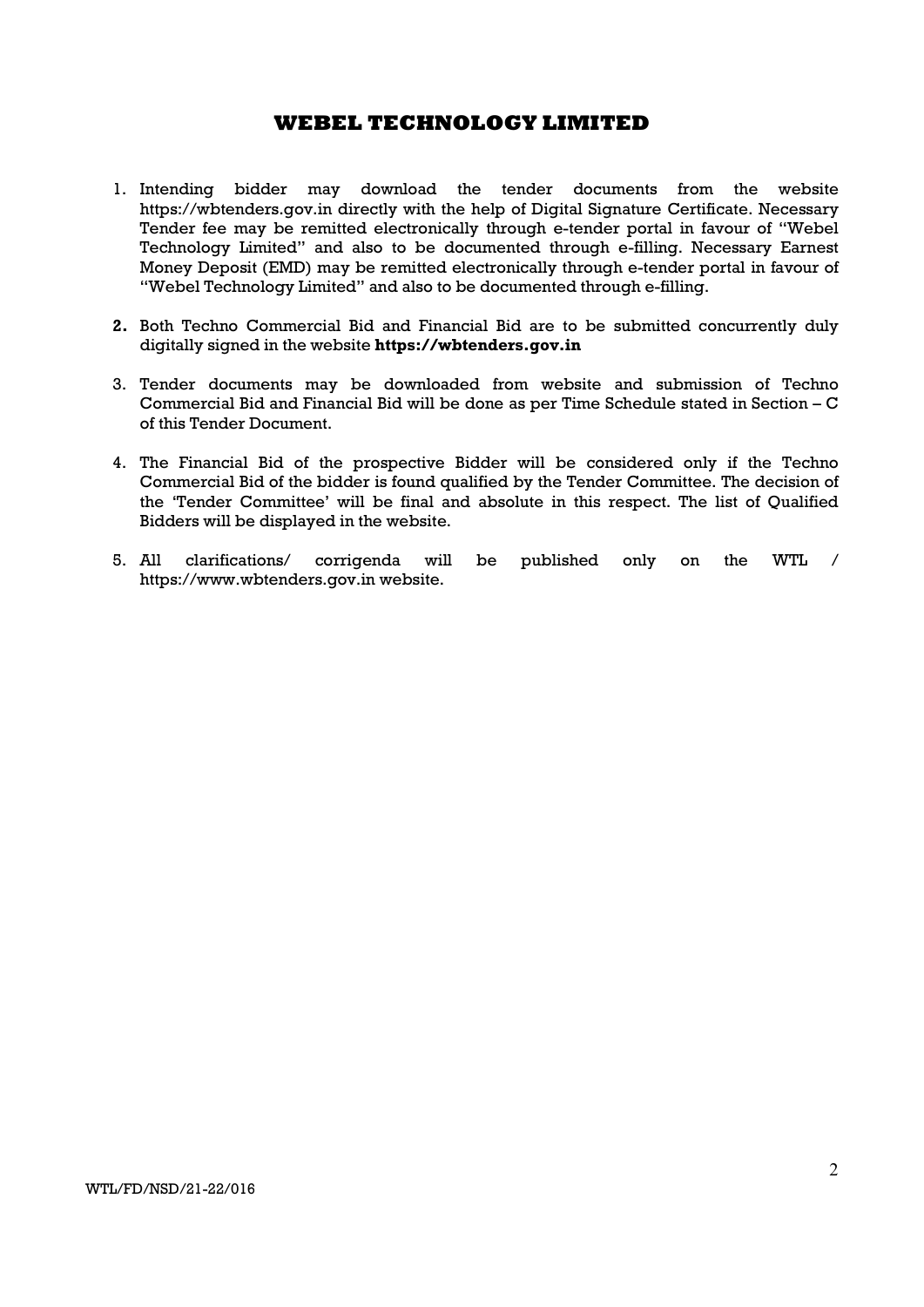### CONTENTS OF THE TENDER DOCUMENT

The Tender document comprises of the following:

- SECTION A SCOPE OF WORK & RESPONSIBILITY
- SECTION B ELIGIBILITY CRITERIA
- SECTION C DATE AND TIME SCHEDULE
- SECTION D INSTRUCTION TO BIDDER
- SECTION E BID FORM
- SECTION F TECHNO COMMERCIAL EVALUATION & AWARDING OF CONTRACT
- SECTION G GUIDANCE FOR E-TENDERING
- SECTION H BILL OF MATERIAL
- SECTION I TECHNICAL SPECIFICATION WITH COMPLIANCE STATEMENT
- SECTION J DETAILS OF ORDERS EXECUTED BY BIDDER
- SECTION K FINANCIAL CAPABILITY OF BIDDER
- SECTION L BIDDER'S DETAILS
- SECTION M MANUFACTURER'S AUTHORIZATION FORM
- SECTION N FORMAT FOR PRE-BID MEETING QUERY
- SECTION O LIST OF CLIENTS OF SIMILAR ORDERS
- SECTION P PROFORMA FOR PERFORMANCE BANK GUARANTEE
- SECTION Q NIT DECLARATION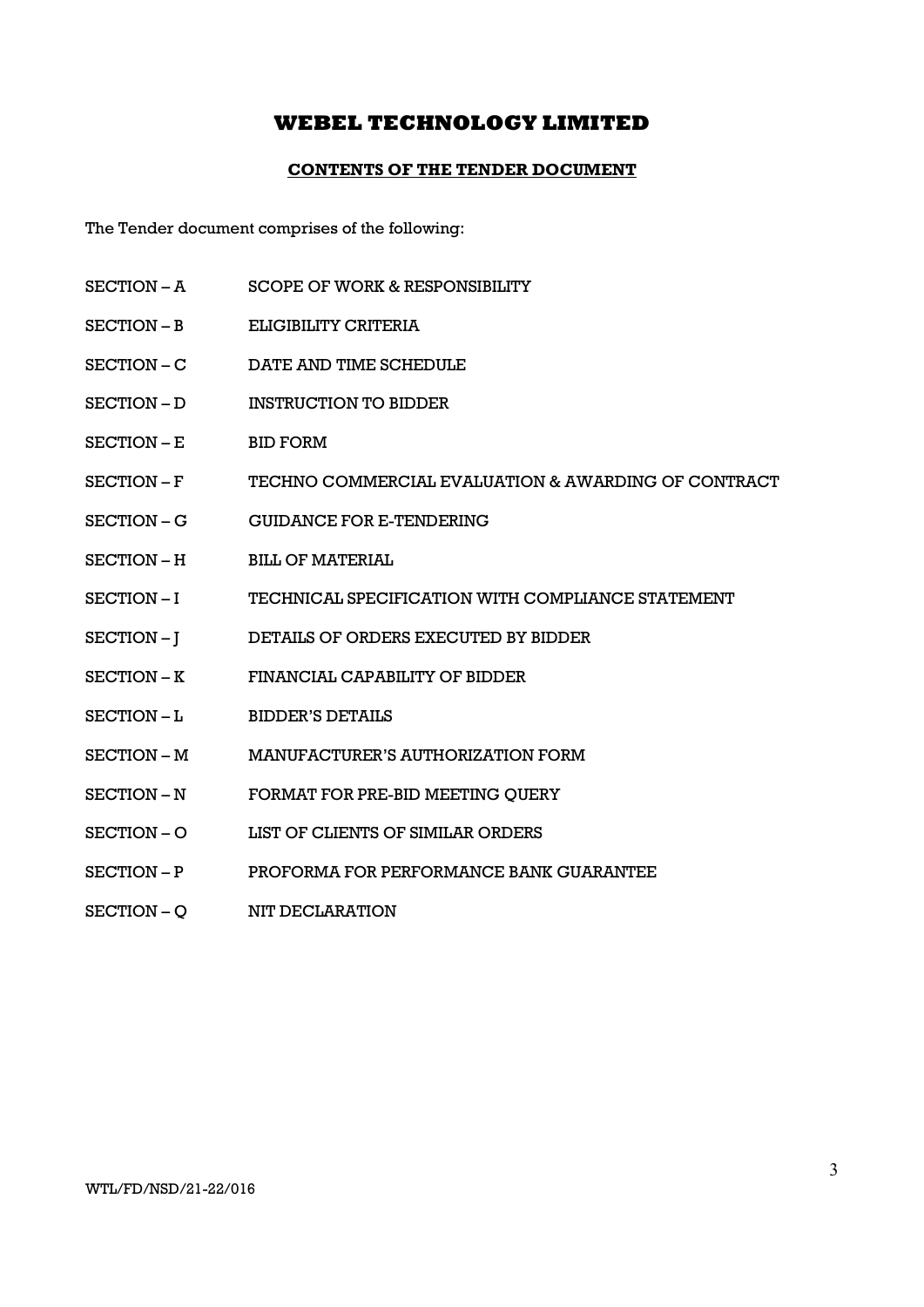### SECTION – A

### SCOPE OF WORK & RESPONSIBILITY

### BIDDER RESPONSIBILITY

- a) Supply: Entrusted bidder must supply and work as per work order. All supplies must be certified, new and RoHS compliant. Supplied components must satisfy the minimum guiding specifications and guidelines, as applicable, proprietary technology must be mentioned against each component. Bidder is allowed to propose only one make / model per system for the proposed solution. Bids with optional offers would be summarily rejected.
- b) Installation & Configuration: Network Security Device will be configure as High Availability (HA) Mode. Bidder and OEM should be considering necessary accessories, Software and other related for smooth configuration of HA mode. Installation and configuration will be done by WTL technical team. If required Bidder will provide technical support.
- c) Back to Back Warranty Support: Entrusted bidder should procure valid 5 years back to back warranty Certificate for supplied equipments and Software's / Subscriptions coverage from respective OEM. Bidder will submit back to back 5 years warranty / subscription coverage certificate along with Tax Invoice.

### OEM RESPONSIBILITY

Bidder to include confirmation from the respective OEMs for the products / AMC service/subscription proposed by them for the following:

- a) All product specific compliance information has been certified by the OEM
- b) OEM has not withheld any information about the product / solution that undermines the objectives of the proposed solution.
- c) OEM will submit tender specific Manufactured Authorization Form (MAF) as per Section M.
- d) After delivery OEM will verify the supplied materials, if required.
- e) Security Device will be configuring as High Availability (HA) Mode. OEM should be consider necessary accessories, Software and other related for smooth configuration of HA mode
- f) Installation and configuration will be done by WTL Technical team, during installation and configuration OEM technical team will be available. OEM also provide implementation / solution documentation during installation.
- g) After successful delivery and installation (Install by WTL) OEM will submit item-wise back to back AMC / warranty /subscription coverage for 5 years of all supplied equipments and Software's / Subscriptions coverage.
- h) For any change in system part no. / Serial no. of any hardware / software from the time of submission of offer till completion of the contract (for reasons like model changes or replacement systems), OEM should notify the change to the purchaser in written with supporting justification letter/mail from the respective OEM for the change. The Purchaser reserves the right to accept or reject such changes.

### WEBEL TECHNOLOGY LTD. (WTL) :

WTL will be performing the following project management tasks.

- a) Prepare detailed deployment / installation plan as per requirement.
- b) Installation, configuration and commissioning.
- c) Provide Operation & Maintenance Support including day to day monitoring, re-configuration, modifications & other accessories.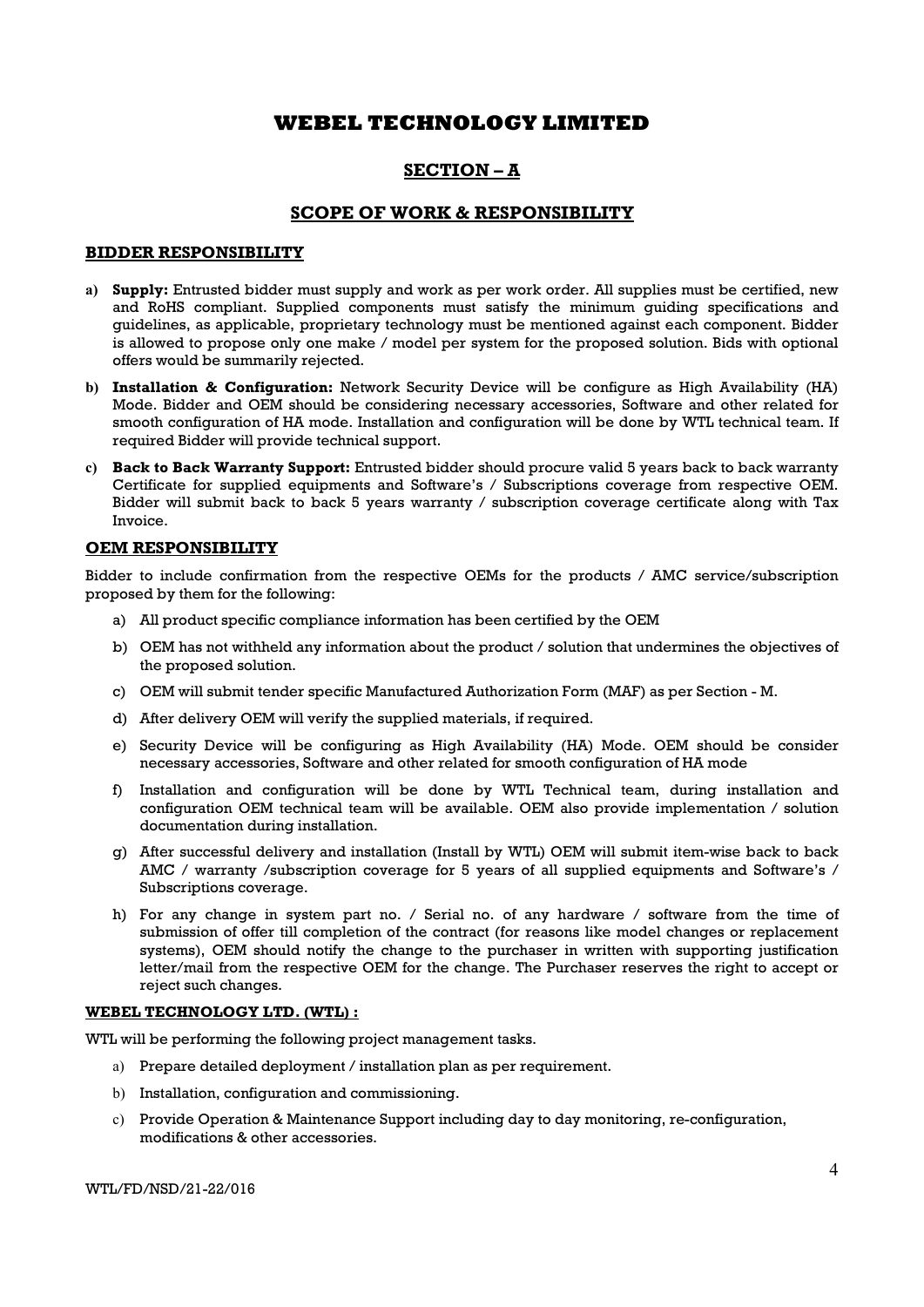### SECTION – B

### ELIGIBILITY CRITERIA

- 1. The bidder must be a company registered under Companies Act, 1956/2013 or Partnership or LLP or OPC or Proprietary Firm. Documentary (Certificate of incorporation/Relevant document) evidence to be submitted.
- 2. The bidder should have their presence in Kolkata with own office. Valid proof should be submitted along with the bid / Bidder should submit self-declaration in their letterhead for opening office or support centre at Kolkata, if bidder awarded the contract.
- 3. The bidder should have valid GST Registration Certificate & PAN. Bidder shall have to submit photocopy of the documents.
- 4. The bidder shall have executed "Similar Nature" of one order an amount not less than Rs. 25 Lac in last three financial years (considering FY - 2018-19, 2019-20 & 2020-21) & current financial year in Government Department /PSU/Autonomous Body any reputed organization. References order copy for the project to be provided.

OR

The bidder shall have executed "Similar Nature" of three orders in total amount not less than Rs. 50 Lac in last three financial years (considering FY - 2018-19, 2019-20 & 2020-21) & current financial year in Government Department /PSU/Autonomous Body any reputed organization. References order copy for the project to be provided.

- 5. The Bidder should have technical resource for these skills namely i.e., Network & Network Security 2 Nos. in their payroll. Declaration from Bidder's HR department with relevant certificates of above mentioned skill with the named resources has to be submitted.
- 6. The bidder should have an annual average turnover of not less than Rs. 5.00 crore each year in the following three financial years (FY – 2017-18, 2018-19 & 2019-20). Bidder shall have to submit Audited Accounts / Auditor Certificate in support of their claim.
- 7. Manufacturer's tender specific authorizations for Core Switch & storage components must be submitted as per format enclosed (Section - M).
- 8. The bidder shall have Quality Certificate (ISO 9001:2015 and ISO 27001-2013). Copies of valid Certificate to be submitted.
- 9. The bidder shall submit Bid Form (Section E) duly signed by the authorized signatory of the company as per the format enclosed. Deviation in format may not be accepted.
- 10. The bidder shall not have been blacklisted by any State/Central Government or PSU Organization or bilateral/multilateral funding agencies for breach of ethical conduct or fraudulent practices as on date of submission of the proposal (as per DIT guidance note issued on 26-Dec-2011). Declaration on bidder's letter head to be submitted.
- 11. The bidder shall submit NIT Declaration for Bidder (Section  $-$  Q) duly signed by the authorized signatory of the company as per the format enclosed. Deviation in format may not be accepted.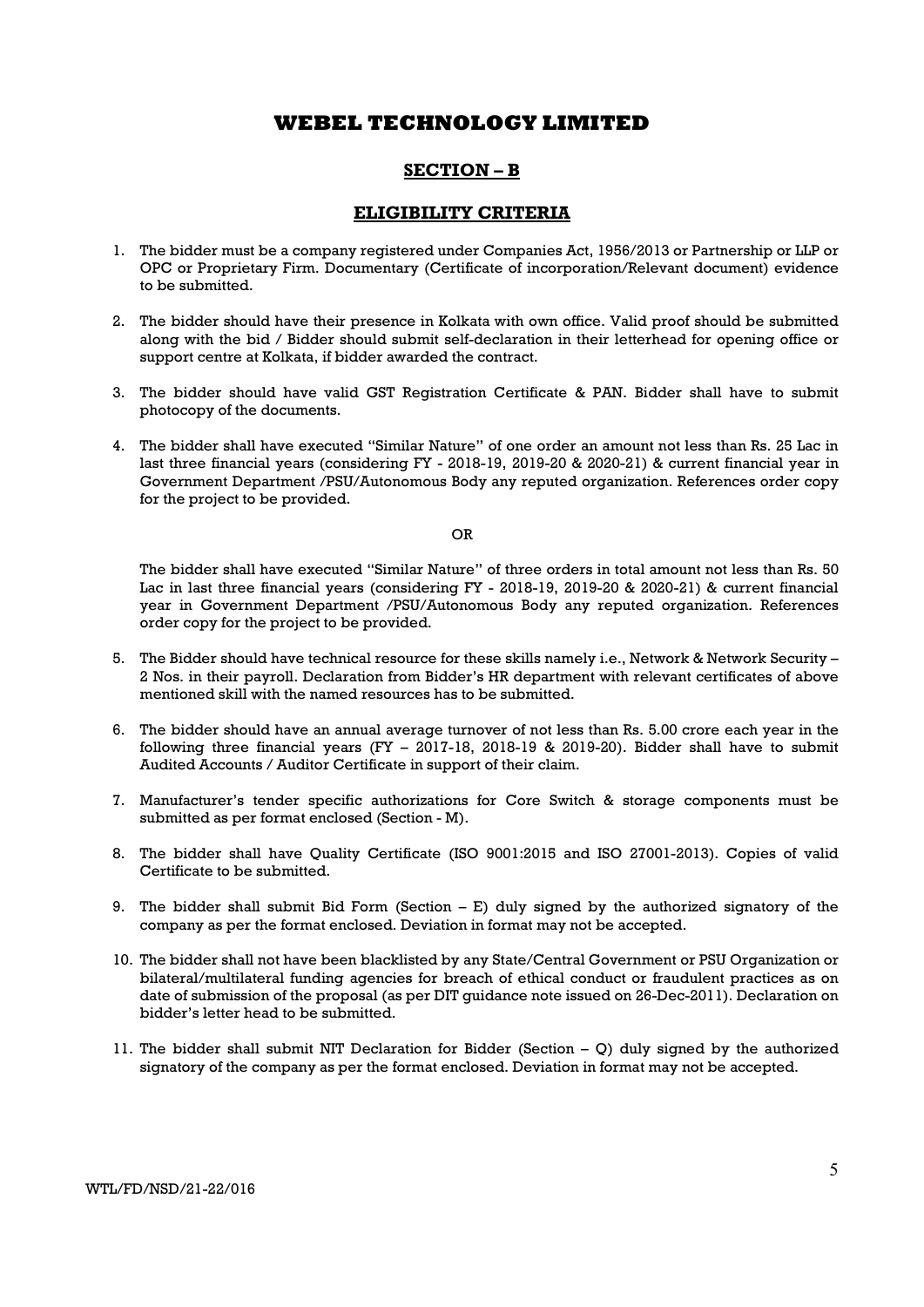# SECTION – C

# DATE AND TIME SCHEDULE

| <b>S1. No.</b> | <b>Particulars</b>                                                                                                | Date & Time                   |
|----------------|-------------------------------------------------------------------------------------------------------------------|-------------------------------|
|                | Date of uploading of N.I.T. & other Documents<br>(online) (Publishing Date)                                       | 11.08.2021                    |
| $\mathbf{2}$   | Documents download/sale start date (Online)                                                                       | 11.08.2021                    |
| 3              | Last Date and time of sending the queries (Offline)                                                               | 16.08.2021 & 15.00 hrs.       |
| 4              | Pre Bid Meeting (On Line)                                                                                         | 17.08.2021 & 12.00 hrs.       |
| 5              | Corrigendum, if any will be published (On Line)                                                                   |                               |
| 6              | Bid Submission start date & time (On line)                                                                        | 27.00.2021 & 14.00 hrs.       |
| 7              | Last Date & time of submission of Earnest Money<br>Deposit                                                        | Before Uploading of<br>Tender |
| 8              | Last Date & time of submission of Tender Fee                                                                      | Before Uploading of<br>Tender |
| 9              | Bid Submission closing date & time (On line)                                                                      | 01.09.2021 & 12.00 hrs.       |
| 10             | Bid opening date & time for Technical Proposals (On<br>line)                                                      | 03.09.2021 & 12.00 hrs.       |
| 11             | Date of uploading the final list of Technically<br>Qualified Bidder (online) after disposal of appeals, if<br>any |                               |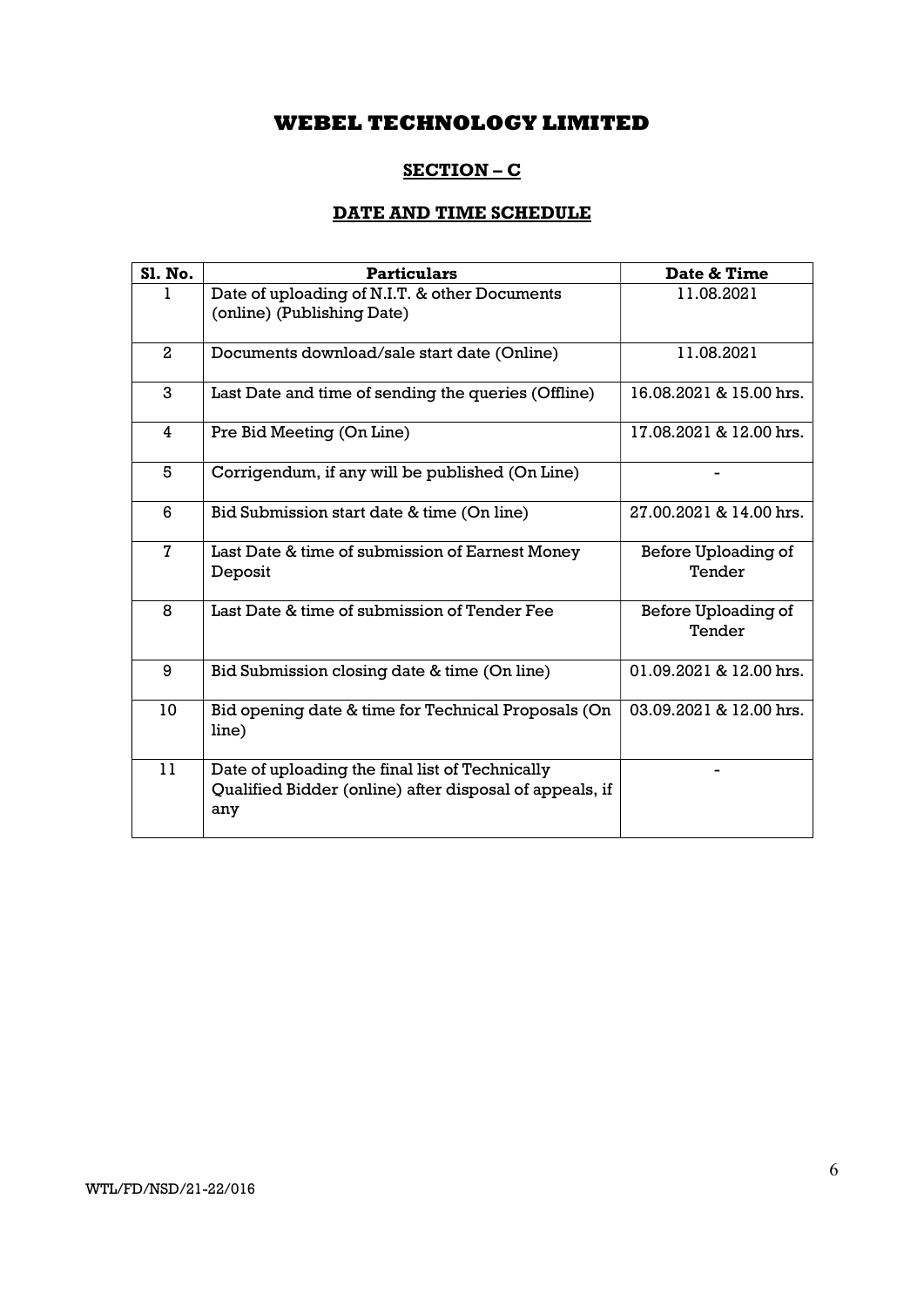### SECTION – D

### INSTRUCTION TO BIDDER

### 1. DEFINITIONS

In this document, the following terms shall have following respective meanings:

"Acceptance Test Document" means a document, which defines procedures for testing the functioning of installed system. The document will be finalized with the contractor within 7 days of issuance of the Letter of Award.

"Bidder" means any firm offering the solution(s), service(s) and /or materials required in the RFP. The word Bidder when used in the pre award period shall be synonymous with Bidder, and when used after award of the Contract shall mean the successful Bidder.

"Contract" is used synonymously with Agreement.

"Contract Price" means the price to be paid to the Contractor for providing the Solution, in accordance with the payment terms.

"Contractor" means the Bidder whose bid to perform the Contract has been accepted by Tender Committee and is named as such in the Letter of Award.

"Default Notice" mean the written notice of Default of the Agreement issued by one Party to the other.

"Installation" means installation of supplied Hardware & Software.

"Fraudulent Practice" means a misrepresentation of facts in order to influence a procurement process or the execution of a Contract and includes collusive practice among Bidders (prior to or after Bid submission) designed to establish Bid prices at artificial noncompetitive levels and to deprive the WTL and eventually Government of West Bengal of the benefits of free and open competition.

"GoI" shall stand for the Government of India.

"GoWB" means Government of West Bengal.

"Personnel" means persons hired by the Bidder as employees and assigned to the performance of the Infrastructure Solution or any part thereof.

"Similar Nature of Work" means Delivery, Installation and Commissioning of Network Security Device and other Network Device.

#### "Project" Procurement of Network Security Devices

"Services" means the work to be performed by the Bidder pursuant to this Contract, as described in the detailed Scope of Work.

"Interest rate" means "364 days Government of India (GoI) Treasury Bills" rate.

"Law" shall mean any Act, notification, bye law, rules and regulations, directive, ordinance, order or instruction having the force of law enacted or issued by the Central Government and/or the Government of West Bengal or any other Government or regulatory authority or political subdivision of government agency.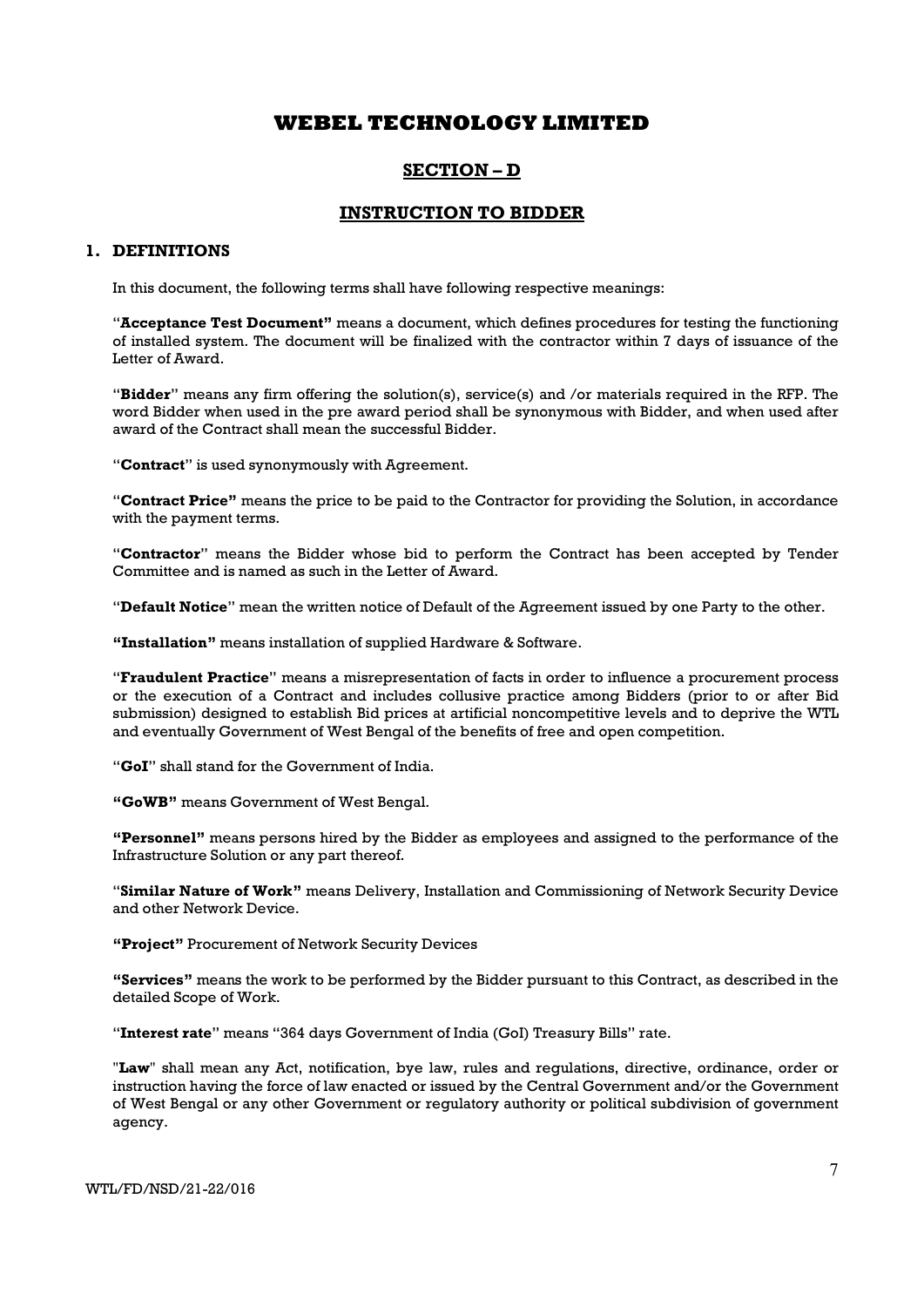"LOI" means issuing of Letter of Intent shall constitute the intention of the WTL to place the Purchase Order with the successful bidder.

"Requirements" shall mean and include schedules, details, description, statement of technical data, performance characteristics, standards (Indian as well as International) as applicable and specified in the Contract.

"Service" means provision of Contracted service viz., operation, maintenance and associated services for DEPLOYED SYSTEMS as per Section titled "Scope of Work".

"Termination Notice" means the written notice of termination of the Agreement issued by WTL.

"Uptime" means the time period when specified services are available with specified technical and service standards as mentioned in section titled WARRANTY SUPPORT" "%Uptime" means ratio of 'up time' (in minutes) as mentioned in section titled "Warranty support".

"Service Down Time" (SDT) means the time period when specified services with specified technical and operational requirements as mentioned in section titled "WARRANTY SUPPORT"<sup>"</sup> are not available to Gov. of W. Bengal and its user departments and organizations.

"WTL" means Webel Technology Limited a Govt. of W. Bengal undertaking.

#### 2. PRE BID MEETING

Pre Bid Meeting will be held on 17.08.2021 at 12.00 hrs. (On-Line Meeting). Bidder can send their queries as per format (Section - L) to Manager (Purchase) (purchase@wtl.co.in). Only the queries received within the stipulated date prior to the Pre Bid Meeting will be answered. Interest bidders are requested to send mail to (purchase@wtl.co.in) for participation of online pre-bid meeting Based on request WTL will share meeting id / links for meeting. If there is any change in date and time then will inform.

### 3. COST OF BIDDING

The bidder shall bear all costs associated with the preparation and submission of the bid and WTL will no case be responsible for those costs regardless of the conduct or outcome of the bidding process.

### 4. BID DOCUMENT

Bidder is expected to examine all instructions, forms, terms and requirement in the bid document. The invitation to bid together with all its attachment thereto shall be considered to be read, understood and accepted by the bidder unless deviations are specifically stated in the seriatim by the bidder. Failure to furnish all information required by the bid document or a bid not substantially responsive to the bid document in every respect may result of the bid.

### 5. AMENDMENT OF BID DOCUMENT

At any time prior to the deadline for submission of proposals, WTL reserves the right to add/modify/delete any portion of this document by issuance of an Corrigendum, which would be published on the website and will also be made available to the all the Bidder who have been issued the tender document. The Corrigendum shall be binding on all bidders and will form part of the bid documents.

### 6. MODIFICATION AND WITHDRAWAL OF BIDS

As per the bidding process available in the tender.

#### 7. LANGUAGE OF BID & CORRESPONDENCE

The proposal will be prepared by the Bidder in English language only. All the documents relating to the proposal (including brochures) supplied by the firm should also be in English, and the correspondence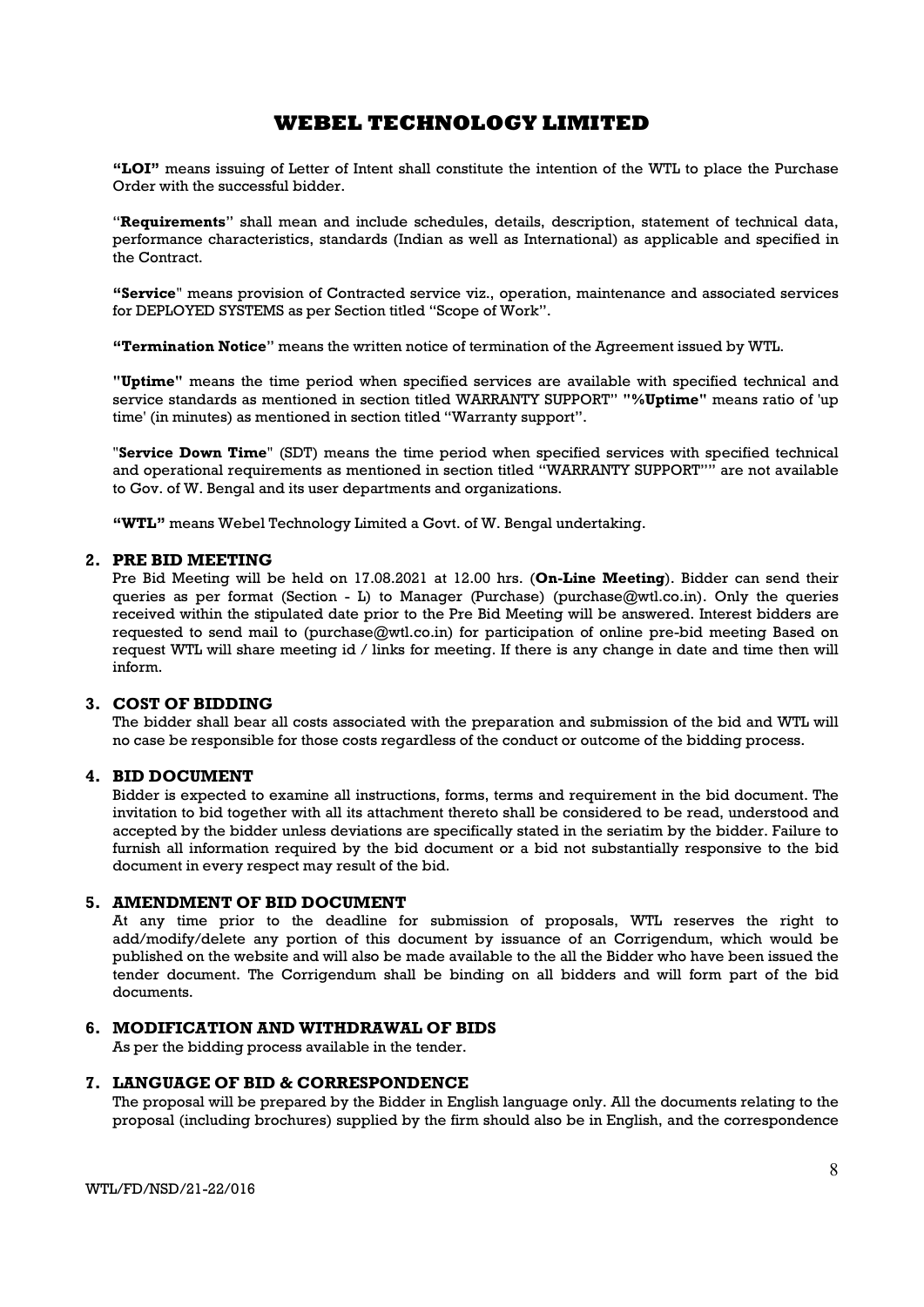between the Bidder & WTL will be in English language only. The correspondence by fax/E-mail must be subsequently confirmed by a duly signed formal copy.

#### 8. BIDDER'S SOLUTION

The bidders are requested to study the Bill of Material supplied with this document carefully. While working out the solution the bidder has to work with the broad minimum specification provided in the tender documents, conforming to the model, make and Part number (wherever provided). While submitting the bid the bidder has to detail out all components needed to complete the system BOM. The bidder is required quote for each item retaining all major components/sub system detailed and specified. As the contractor will be responsible for smooth functioning of the system, availability of spares during the tenure of the warranty period have to be take care by the contractor to maintain the guaranteed uptime.

### 9. EARNEST MONEY DEPOSIT (EMD) / TENDER FEE

The bidder shall furnish Online Receipt against payment of Tender Fees and Earnest Money Deposit.

#### 10.FORFEITURE OF EMD

EMD will be refunded to the unsuccessful bidders without interest by following guidelines of circular 3975-F(Y) dated 28/07/2016 on final selection of Successful Bidders.

#### 11.FORMS AND FORMATS

The various inputs for the Techno Commercial as Financial Bids are to be submitted in the format specified. The bidder shall use the form, wherever specified, to provide relevant information. If form does not provide space for any required information, space at the end of the form or additional sheets shall be used to convey the said information. For all other cases, the bidder shall design a form to hold the required information.

### 12.LACK OF INFORMATION TO BIDDER

The bidder shall be deemed to have carefully examined the Bid document to his entire satisfaction. Any lack of information shall not relieve the bidder of his responsibility to fulfill his obligation under the bid. If bidder has any queries relating to bid document, then he can send the queries before the Pre Bid Meeting.

### 13. CONTRACT EXECUTION

On receipt of the Letter of Award/Purchase Order the contractor should submit a Performance Bank Guarantee (PBG) equivalent to 10% of the total contract value within three weeks from the date of receipt of Letter of Award/Purchase Order. The PBG should be valid for six month more than the warranty period. All delivery of the material will have to be completed within 28-42 days from the date of acceptance of contract. Subsequent to the award of contract, the contractor will have to arrange for the requisite material as per BOM.

### 14.TIME SCHEDULE FOR DELIVERY & INSTALLATION

All delivery of the material will have to be completed within 4-6 weeks from the date of Order.

#### 15. LOCATION FOR DELIVERY & INSTALLATION

SALT LAKE, SECTOR-V, KOLKATA – 700 091

#### 16. LIQUIDATED DAMAGE / PENALTY

The job includes the supply and installation of materials mentioned in the tender document. In the event of failure to meet the job completion in stipulated date/time liquidated damage may be imposed on the contractor for sum not less than 0.5% of the contract value for that item/job for each week or part thereof, subject to a ceiling of 10% of the total contract value (excluding all taxes & duties and other charges). In the event of LD exceeds 10% of the order value, WTL reserves the right to terminate the contract and WTL will get the job completed by any other competent party. The difference of cost incurred by WTL will be recovered from the contractor and PBG will be invoked.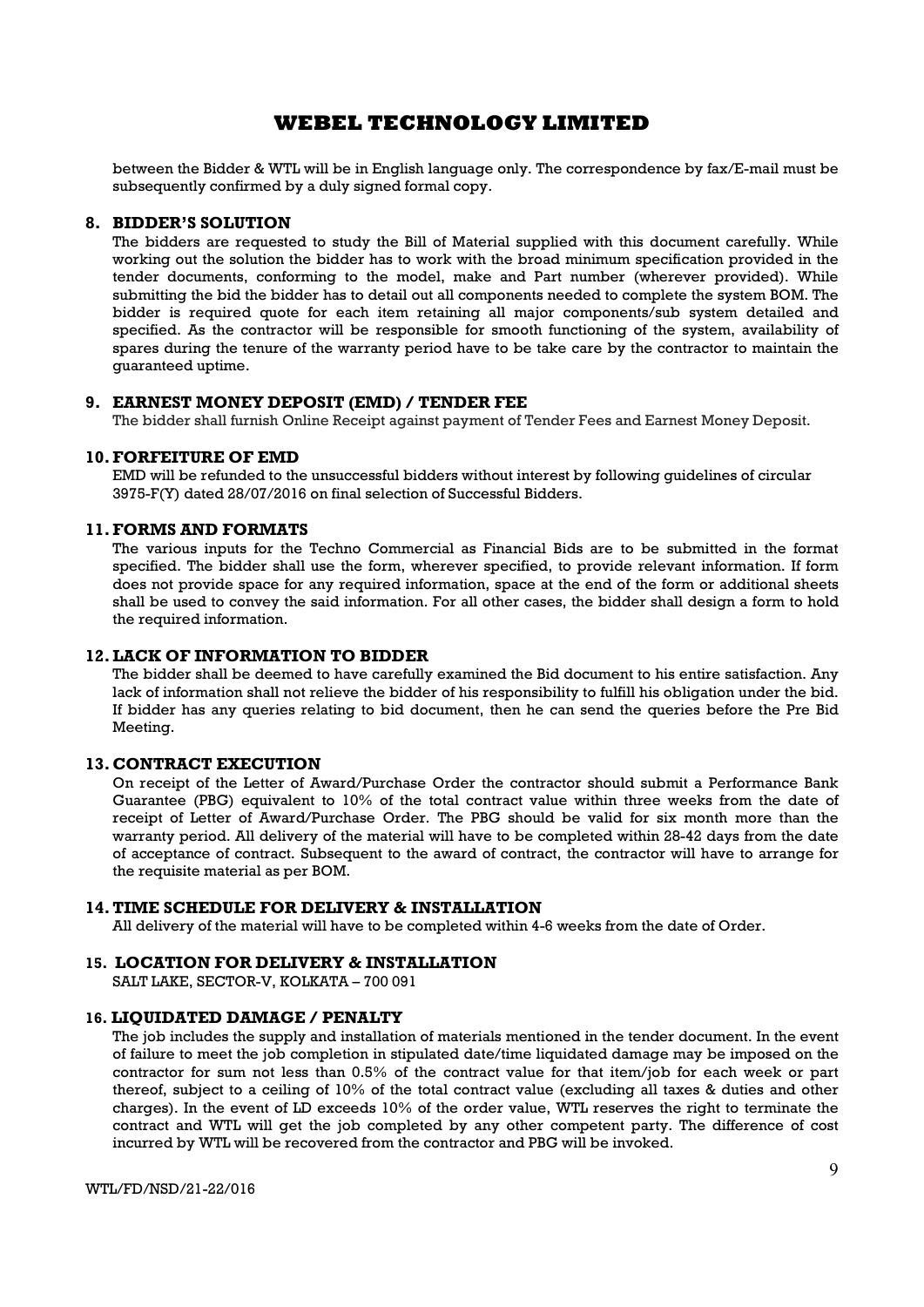#### 17. LIABILITY

In case of a default on bidder's part or other liability, WTL shall be entitled to recover damages from the Contractor. In each such instance, regardless of the basis on which WTL is entitled to claim damages from the Contractor (including fundamental breach, negligence, misrepresentation, or other contract or tort claim), Contractor shall be liable for no more than:

- Payment referred to in the Patents and Copyrights clause.
- Liability for bodily injury (including death) or damage to real property and tangible personal property limited to that cause by the Contractor's negligence.
- As to any other actual damage arising in any situation involving non-performance by Contractor pursuant to or in any way related to the subject of this Agreement, the charge paid by WTL for the individual product or Service that is the subject of the Claim. However, the contractor shall not be liable for
- For any indirect, consequential loss or damage, lost profits, third party loss or damage to property or loss of or damage to data.

For any direct loss or damage that exceeds the total payment for Contract Price made or expected to be made to the Contractor hereunder.

### 18. PATENTS & COPYRIGHT

If a third party claims that a product delivered by the Contractor to WTL infringes that party's patent or copyright, the Contractor shall defend WTL against that claim at Contractor's expense and pay all costs, damages, and attorney's fees that a court finally awards or that are included in a settlement approved by the Contractor, provided that WTL.

- Promptly notifies Contractor in writing of the claim
- Allows Contractor to control and co-operate with Contractor in the defense and any related settlement negotiations.

Remedies: If such a claim is made or appears likely to be made, WTL would permit Contractor to enable WTL to continue to use the product, or to modify it, or replace it with one that is at least functionally equivalent. If Contractor determines that none of these alternatives is reasonably available, WTL agrees to return the product to Contractor on Contractor's written request. Contractor will then give WTL a credit equal to for a machine. WTL's net book value (provided WTL has followed generally accepted accounting principles for a generally available software product produced by Contractor (Program) the amount paid by WTL or 12 months charges (which ever is lesser) and for materials the amount paid by WTL for the materials. These will be Contractor's entire obligation regarding any claim of infringement.

#### 19. SUSPENSION OF WORK

WTL shall have the power at any time and from time to time by notice to the Contractor to delay or suspend the progress of the work or any part of the work due to any other adequate reasons and on receipt of such notice the contractor shall forthwith suspend further progress of the work until further notice from WTL. The Contractor shall recommence work immediately after receiving a notice to do so from WTL. The whole or any part of the time lost for such delay or suspension shall, if WTL in its absolute discretion thinks fit, but not otherwise, be added to the time allowed for completion.

#### 20. TERMS OF PAYMENT

Payment will be process after completion of delivery and submission of back to back 5 years OEM warranty certificate of equipments and subscription / software coverage. Payment terms will be on back-to-back basis, i.e., payment will be made only on receipt of payment from Respective customer.

### 21. GOVERNING LAWS

This contract should be governed by and interpreted by Arbitration clause in accordance with Laws in force in India. The courts at Kolkata shall have exclusive jurisdiction in all matters arising under the contract. The selected vendor shall keep himself fully informed of all current national, state and municipal law and ordinances. The selected vendor shall at their own expense, obtain all necessary permits and license and pay all fees and taxes required by law. These will be selected vendor's entire obligation regarding any claim of infringement. The selected vendor hereto agrees that it shall comply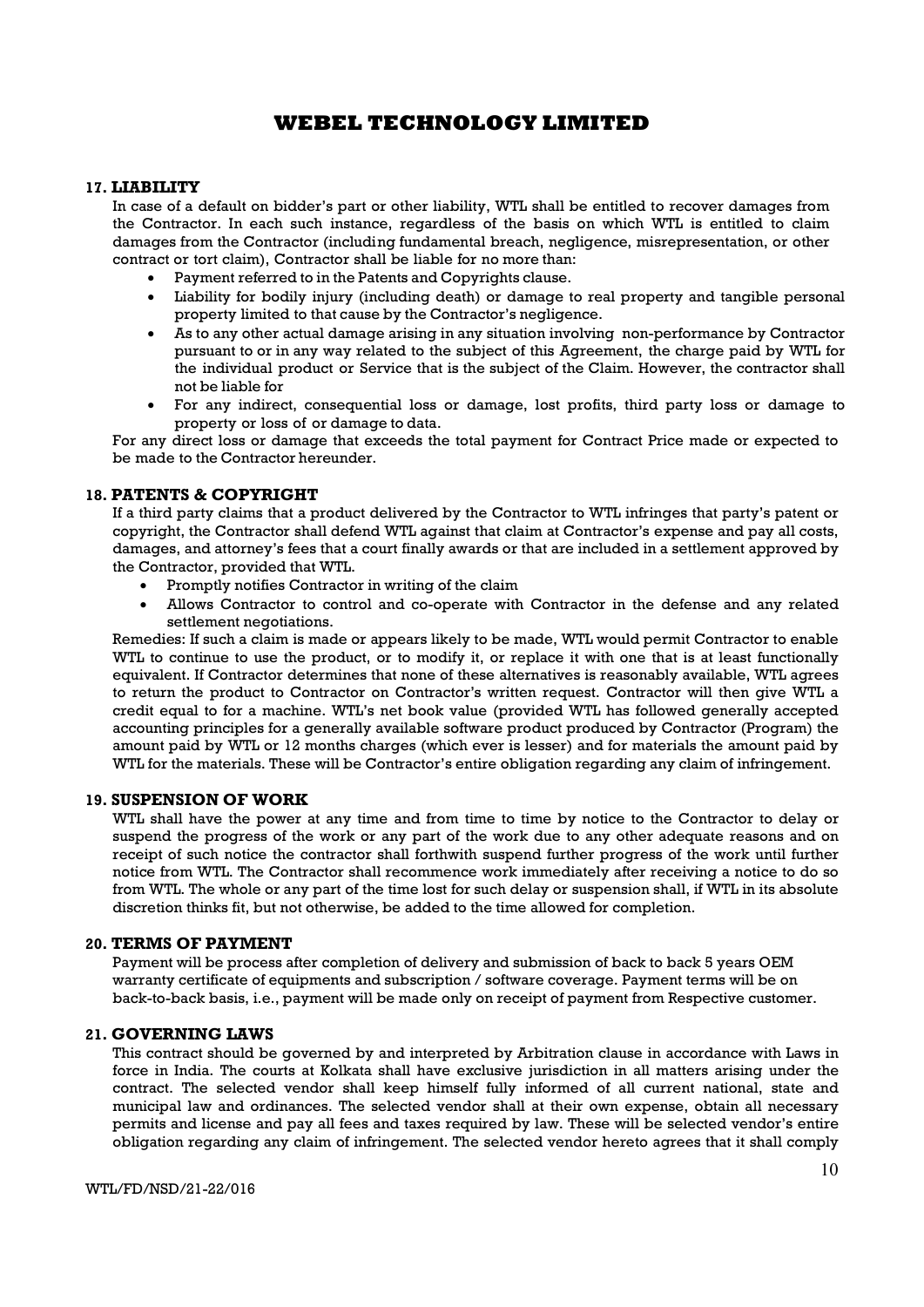with all applicable union, state and local laws, ordinances, regulations and codes in performing its obligations hereunder, including the procurement of licenses, permits certificates and payment of taxes where required. The selected vendor shall establish and maintain all proper records (particularly, but without limitation, accounting records) required by any law, code/practice of corporate policy applicable to it from time to time including records and returns as applicable under labor legislation.

### 22. CORRUPT OR FRAUDULENT

The Tender Committee requires that the bidders under this Tender observe the highest standards of ethics during the procurement and execution of such contracts. For this purpose the definition of corrupt and fraudulent practices will follow the provisions of the relevant laws in force. The Tender Committee will reject a proposal for award if it detects that the bidder has engaged in corrupt or fraudulent practices in competing for the contract in question. The Tender Committee will declare a firm ineligible, either indefinitely or for a stated period of time, if it at any time determines that the firm has engaged in corrupt and fraudulent practices in competing for, or in executing, a contract.

### 23. BIDING CLAUSE

All decisions taken by the Tender Committee regarding the processing of this tender and award of contract shall be final and binding on all parties concerned.

The Tender Committee reserves the right:

- To vary, modify, revise, amend or change any of the terms and conditions mentioned above and,
- To reject any or all the Tender/s without assigning any reason whatsoever thereof or to annul the bidding process and reject all bids at any time prior to award of contract, without thereby incurring any liability to the affected bidder(s) or any obligation to inform the affected bidder(s) of the grounds for such decision.

#### 24. WORKMEN'S COMPENSATION

In every case in which by virtue of the provision of the workmen's compensation Act 1923 or any other relevant acts and rules, compensation to a workmen employed by the contractor, is payable, then this should be done by the Contractor. If WTL is obliged to make any compensation under the said rules and acts, then the amount shall be recovered without prejudice, from the bills and due of the Contractor. WTL shall not be bound to contest any claim made against the Contractor in respect of workmen's compensation.

### 25. CONTRACTOR'S EMPLOYEES

The Contractor shall comply with the provision of all labour legislation including the requirement of the payment of Wage Act 1936 and the rules framed there under and modifications thereof in respect of men employed by him in carrying out the contract. The Contractor must ensure that he complies with PF, ESI regulation for all his deployed employees. The Contractor shall see that all authorized Sub Contractors under him similarly complied with the above requirement.

#### 26. SAFETY MEASURES

The Contractor shall in the course of execution of the work take all necessary precaution for the protection of all persons and property. The Contractor shall take adequate measures to protect the work and present accident during the work. In the event of any accident to any person or persons or damage or injury of any description to any person or property due to failure on the part of the contractor in taking proper precautionary measures the contractor shall be responsible for and must make good the loss the damage at his own cost to the satisfaction of the department and employees of the department shall be indemnified from all claims or liabilities arising there from or any expenses incurred on account thereof.

### 27. EQUIPMENT

All tools & tackles necessary for the work shall have to be procured by the contractor unless other wise specified elsewhere in these tender documents. The equipment used by the contractor for a particular work must be appropriate for the type of work. The contractor shall maintain the equipment used on the work properly so that they are in good working condition. In no case shall the contractor use defective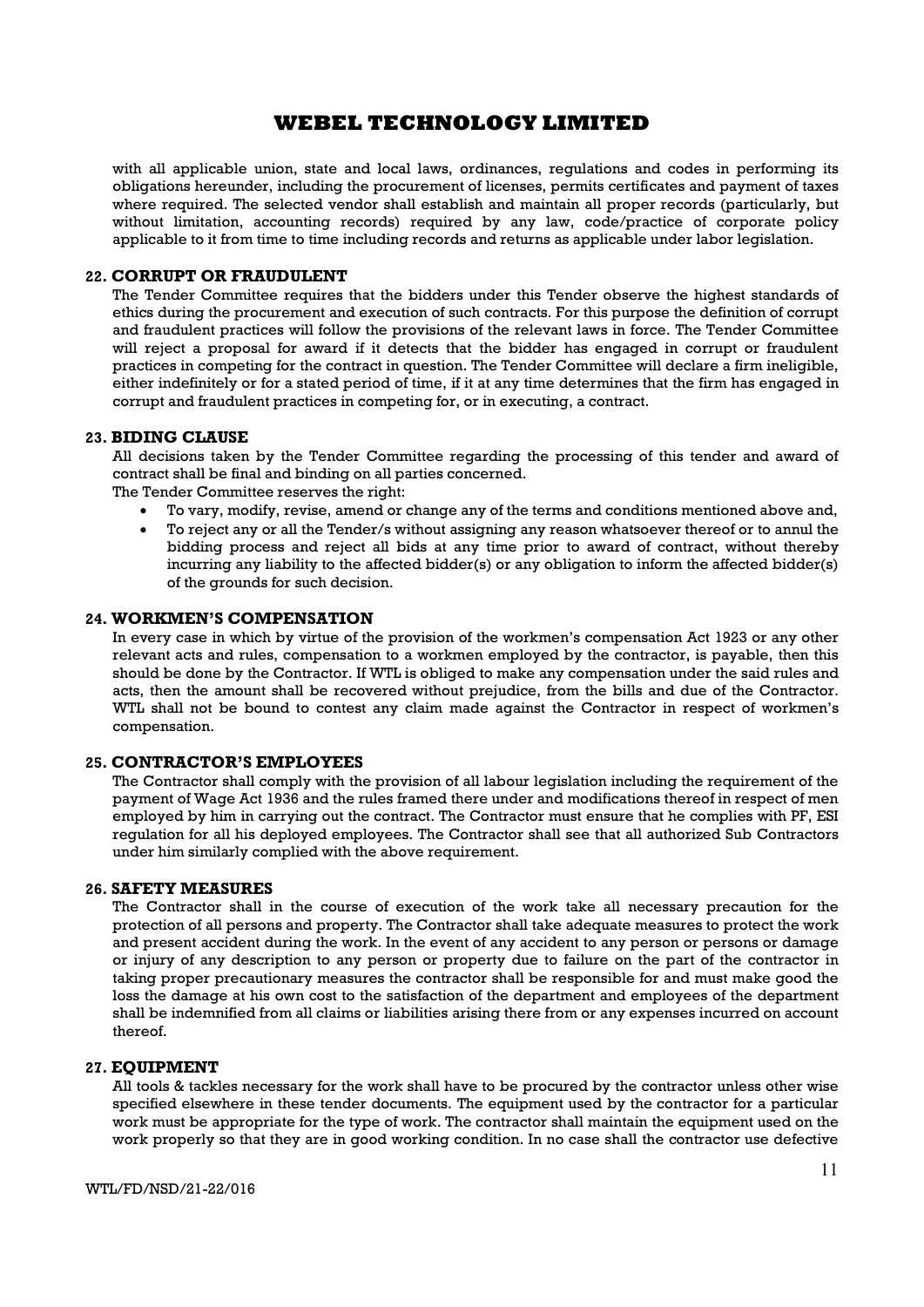or imperfect equipment in the work. The contractor shall arrange to replace or repair all defective equipment so that the progress of the work is not hampered. No defective equipment should be left at the site of work and the department shall not be responsible for any loss or damage to any of these equipments during the course of the execution of the work.

#### 28. SUB-CONTRACT

The purchaser (WTL) does not recognize the existence of Sub-Contractors. The Contractor's responsibility is not transferable. No consortium partner is allowed.

#### 29. TERMINATION FOR DEFAULT

WTL may without prejudice to any other remedy or right of claim for breach of contract by giving not less than 30 days written notice of default sent to the contractor, terminate the order in whole or in part. If the contractor materially fails to render any or all the services within the time period specified in the contract or any extension thereof granted by WTL in writing and fails to remedy its failure within a period of thirty days after receipt of default notice from WTL. If the project (delivery, commissioning as well as warranty maintenance support is not carried out according to specification due to deficiency in service as per terms of the contract. In such case WTL will invoke the amount held back from the contractor as PBG.

#### 30. BANKRUPTCY

If the contractor becomes bankrupt or have a receiving order made against him or compound with his creditors or being a corporation commence to be wound up, not being a voluntary winding up for the purpose only or amalgamation or reconstruction, or carry on their business under a receiver for the benefit of their creditors or any of them, WTL shall be at liberty to terminate the engagement forthwith without any notice in writing to the contractor or to the liquidator or receiver or to any person in whom the contractor may become vested and without any compensation to give such liquidator or receiver or other person the option of carrying out the engagement subject to their providing a guarantee for the due and faithful performance of the engagement up to an amount to be determined by WTL.

#### 31. FORCE MAJEURE

It is hereby defined as any cause, which is beyond the control of the Contractor or WTL as the case may be, which such party could not foresee or with a reasonable amount of diligence could not have foreseen and which substantially affect the performance of the contract, such as

- War, Hostilities or warlike operations (whether a state of war be declared or not), invasion, act of foreign enemy and civil war.
- Rebellion, revolution, insurrection, mutiny, usurpation of civil or military, government, conspiracy, riot, civil commotion and terrorist area.
- Confiscation, nationalization, mobilization, commandeering or requisition by or under the order of any government or de facto authority or ruler, or any other act or failure to act of any local state or national government authority.
- Strike, sabotage, lockout, embargo, import restriction, port congestion, lack of usual means of public transportation and communication, industrial dispute, shipwreck, shortage of power supply epidemics, quarantine and plague.
- Earthquake, landslide, volcanic activity, fire flood or inundation, tidal wave, typhoon or cyclone, hurricane, nuclear and pressure waves or other natural or physical disaster.

If either party is prevented, hindered or delayed from or in performing any of its obligations under the Contract by an event of Force Majeure, then it shall notify the other in writing of the occurrence of such event and the circumstances of the event of Force Majeure within fourteen days after the occurrence of such event. The party who has given such notice shall be excused from the performance or punctual performance of its obligations under the Contract for so long as the relevant event of Force Majeure continues and to the extent that such party's performance is prevented, hindered or delayed.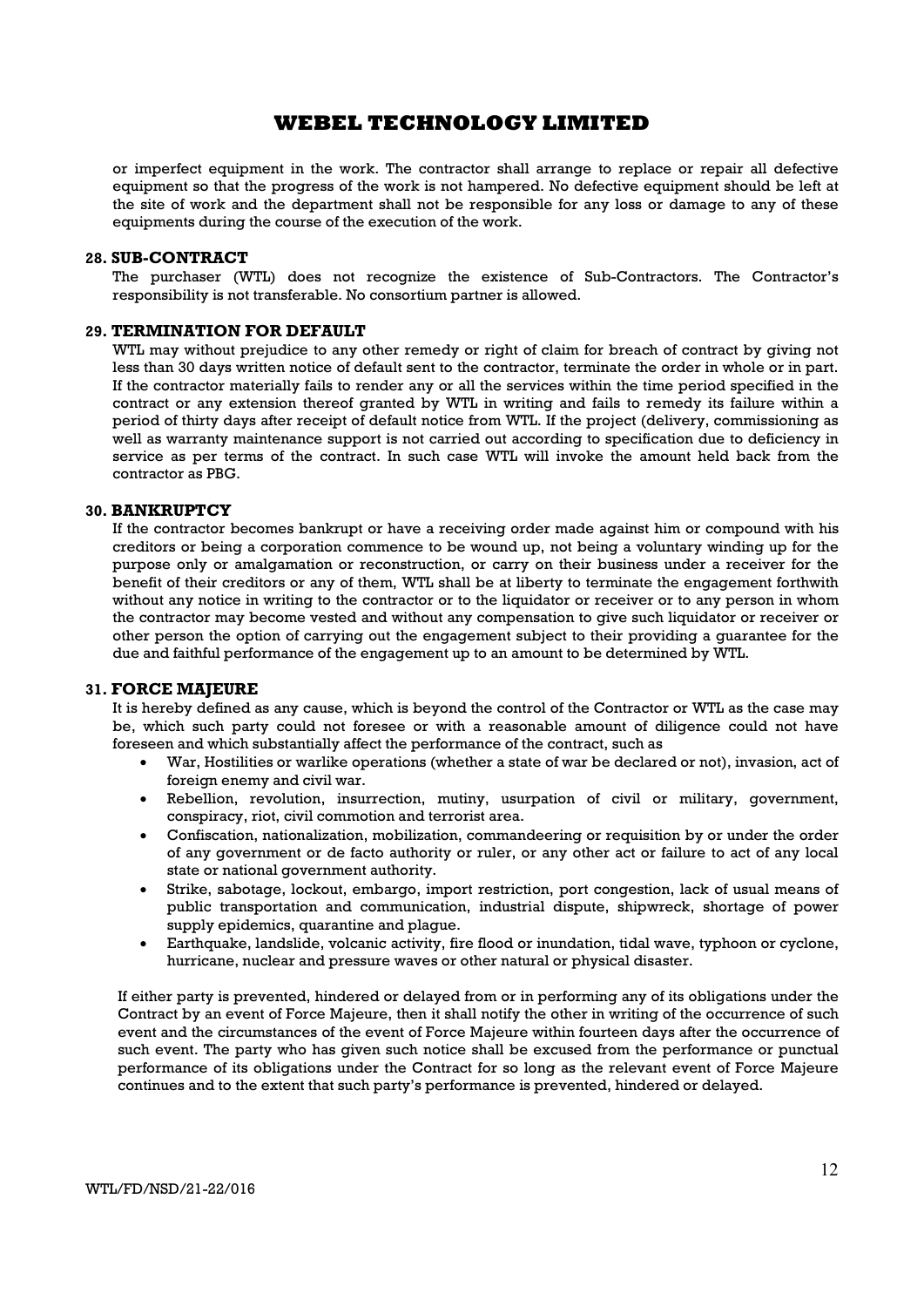The party or parties affected by the event of Force Majeure shall use reasonable efforts to mitigate the effect of the event of Force Majeure upto its or their performance of the Contract and to fulfill its or their obligation under the Contract but without prejudice to either party's right to terminate the Contract.

No delay or nonperformance by either party to this Contract caused by the occurrence of any event of Force Majeure shall.

- Constitute a default or breach of the contract.
- Give rise to any claim fro damages or additional cost or expense occurred by the delay or nonperformance. If, and to the extent, that such delay or nonperformance is caused by the occurrence of an event of Force Majeure.

### 32. INSURANCE COVERAGE

Appropriate insurance to cover all solution components for the transit period and until the time of its acceptance at the respective site is to be taken by the contractor. As the contractor will carry the risk for the material in his books during transit, the contractor should arrange insurance for the total system as period from the dispatch till Acceptance Test is successfully achieved. Further the contractor is to take all required insurance coverage in respect of all its personnel who shall be working on this engagement.

#### 33. WARRANTY

The OEM on behalf of bidder will provide back to back warranty that products supplied under the contract are newly made and are free from defects in the design, engineering and workmanship. The Contractor would be responsible for the up keep and maintenance of all Devices and necessary deliverables under the scope of work during the entire warranty period, i.e., 60 months from the date of final acceptance of the system. The Contractor/OEM shall not, without the express prior written consent of WTL, assign to any third party of the contract or part thereof. Service support for the entire warranty period will be on site and comprehensive (including spares) and free of cost for the entire warranty period. Warranty will be invalid if the equipment is serviced by unauthorized personnel of misuse is detected.

### 34. WARRANTY SUPPORT

The total system will be warranted against bad workmanship and manufacturing defects from the date of acceptance of the system whole or part. Service support for the entire warranty period will be on site and comprehensive (including spares and all other support) and free of cost for the entire warranty period.

The average uptime averaged over each quarter should be as follows:

| Category                                                   | Uptime Requirement | Response Time<br>Requirement | Maximum Downtime<br>permitted per instance |
|------------------------------------------------------------|--------------------|------------------------------|--------------------------------------------|
| Equipments<br>located<br>ın<br>Kolkata. Salt Lake Sector-V | 98.0%              | 8 Hours                      | 48 Hours                                   |

#### Service Level Agreement (SLA)

 Penalty calculation for downtime within warranty period <= Resolution within 48 Hrs: No Penalty Downtime time exceed 48 Hrs.: every day = 500/- (Faulty equipment)

Penalty will be calculated monthly basis.

### 35. PERFORMANCE BANK GUARANTEE (PBG)

As a guarantee for timely delivery, installation and commissioning of equipment as well as performance of on-site warranty support, as mentioned in Bill of Material, from the date of final acceptance of systems and pertaining to proper running of the systems, the bidder will have to submit 10% of the contract value as security in the form of Performance Bank Guarantee from any nationalized bank as per format enclosed (Section – P).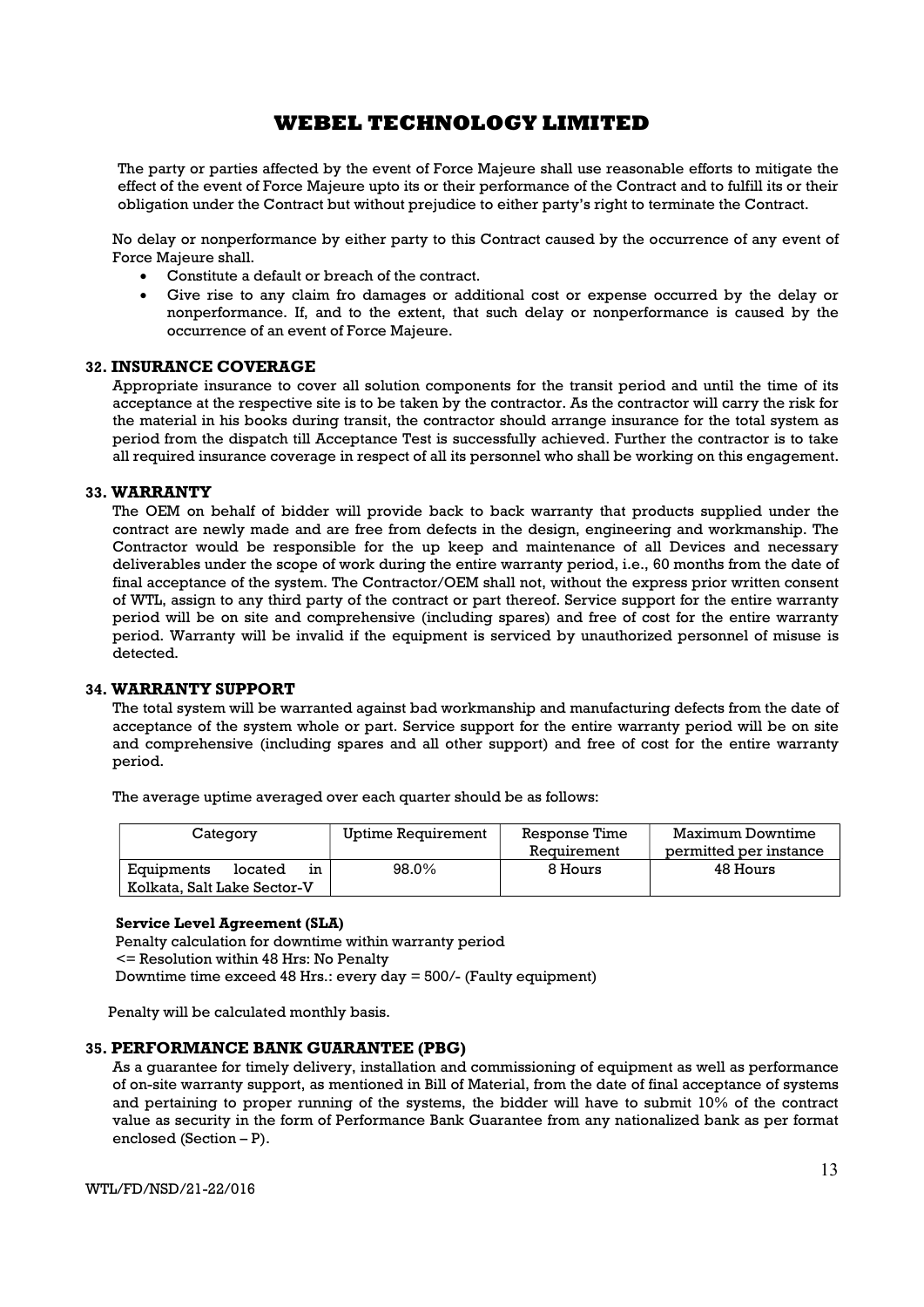### 36. CONTRACTOR'S RESPONSIBILITIES

Refer Section – A (Scope of Work & Responsibility)

#### 37. NO WAIVER OF RIGHTS

Neither the inspection by WTL or any of their agents nor any order by WTL for payment of money or any payment for or acceptance of the whole or any part of the works by WTL, nor any extension of time, nor any possession taken by WTL shall operate as a waiver of any provision of the contract or of any power reserved to WTL, or any right to damages here in provided, nor shall any waiver of any breach in the contract be held to be a waiver of any other subsequent breach.

#### 38. GRAFTS, COMMISSIONS, GIFTS, ETC.

It is the Purchaser's policy to require that bidders, suppliers, contractors and consultants under contracts, observe the highest standard of ethics during the procurement and execution of such contracts. Any graft, commission, gift or advantage given, promised or offered by or on behalf of the contractor or his partner, agent, officers, director, employee or servant or any one on his or their behalf in relation to the obtaining or to the execution of this or any other contract with WTL shall in addition to any criminal liability which it may incur, subject the contractor to the cancellation of this and all other contracts and also to payment of any loss or damage to WTL resulting from any cancellation. WTL shall then be entitled to deduct the amount so payable from any monies otherwise due to the contractor under contract.

#### 39. ENFORCEMENT OF TERMS

The failure of either party to enforce at any time any of the provision of this contract or any rights in respect thereto or to exercise any option here in provided shall in no way be construed to be a waiver to such provisions, rights or options or in any way to affect the validity of the contract. The exercise by either party of any of its rights herein shall not preclude or prejudice either party from exercising the same or any other right it may have hereunder.

### 40. PERIOD OF VALIDITY OF OFFER

For the purpose of placing the order, the proposals shall remain valid till 180 days. During the period of validity of proposals, the rates quoted shall not change. In exceptional circumstances, WTL may ask for extension of the period of validity and such a request shall be binding on Bidders. WTL's request and the response to such a request by various Bidders shall be in writing. A Bidder agreeing to such an extension will not be permitted to increase its rates.

### 41. TAXES & DUTIES

- The prices shall be inclusive of all taxes & levies including GST and other statutory duties as applicable. Rate of taxes should be indicated separately in the Price Bid.
- Contract Price specified in Price Bid should be based on the taxes & duties and charges prevailing at the date one day prior to the last date of Bid submission.
- Statutory deduction, wherever applicable, shall be made from invoice as per government rules. Necessary certificate will be issued for such deductions.
- Bidder submitting a bid shall produce valid statutory documents / certificates with respect to GST, Income Tax, ROC, etc. All such documents / certificates shall remain valid on the last date of tender submission.
- In case of inter-state transaction, WTL will provide "Waybill". However, statutory charges, if any will be borne by the bidder.
- GST component of the invoice of the bidder may be kept on hold in case there ia any mismatch / irregularity in GST return filling on the part of the bidder.

#### 42. DISCREPANCIES IN BID

 Discrepancy between description in words and figures, the rate which corresponds to the words quoted by the bidder shall be taken as correct.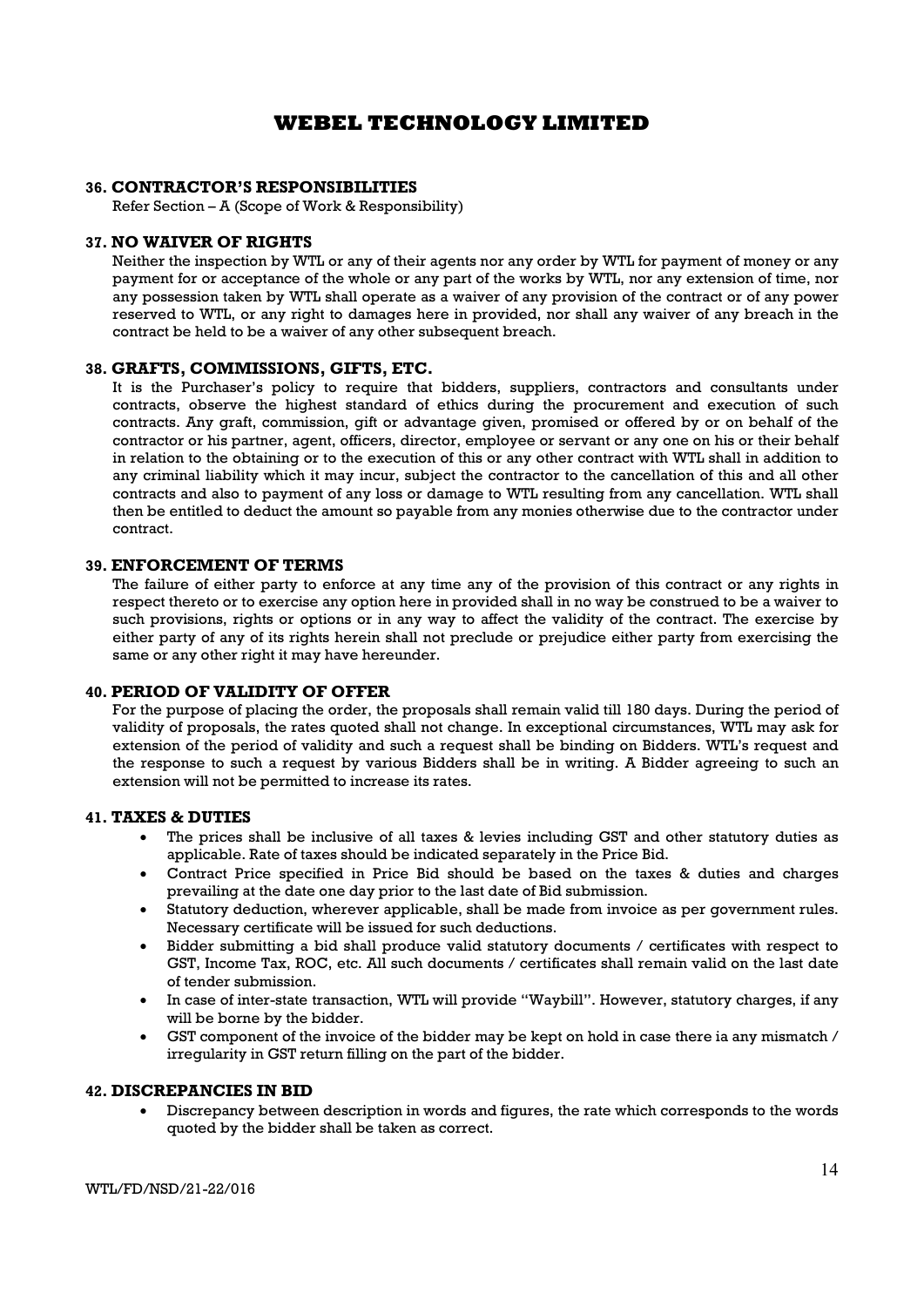- Discrepancy in the amount quoted by the bidder due to calculation mistake of the unit rate then the unit rate shall be regarded as firm.
- Discrepancy in totaling or carry forward in the amount quoted by the bidder shall be corrected.

### 43. BID DUE DATE

The online tender has to submitted not later than the due date and time specified in the Important Dates Sheet. WTL may as its discretion on giving reasonable notice by fax, or any other written communication to all prospective bidders who have been issued the bid documents, extend the bid due date, in which case all rights and obligations of the WTL and the bidders, previously subject to the bid due date, shall thereafter be subject to the new bid due date as extended.

### 44. LATE BID

Any proposal received by WTL after the deadline for submission of proposals may not be accepted.

### 45. OPENING OF BID BY WTL

Bids shall be opened and downloaded electronically through operation of the process in the e-Tender portal in presence of Tender Committee. Bidders interested to remain present during electronic bid opening may attend the bid opening session at WTL premises at scheduled date & time.

### 46. CONTACTING WTL

Bidder shall not approach WTL officers beyond office hours and/or outside WTL office premises from the time of the Bid opening to the time of finalization of successful bidder. Any effort by bidder to influence WTL office in the decision on Bid evaluation, Bid comparison or finalization may result in rejection of the Bidder's offer. If the bidder wishes to bring additional information to the notice of WTL, it should be in writing following the procedure mentioned hereinabove.

### 47. WTL'S RIGHT TO REJECT ANY OR ALL BIDS

WTL reserves the right to reject any bid and to annul the bidding process and reject all bids at any time prior to award of Contract, without thereby incurring any liability to the affected bidder(s) or any obligation to inform the affected bidder(s) of the grounds for such decision.

### 48. BID CURRENCIES

Prices shall be quoted in Indian Rupees, inclusive of all prevailing taxes, levies, duties, cess etc.

### 49. PRICE

- Price should be quoted in the BOQ format only. No deviation is acceptable.
- Price quoted should be firm, inclusive of packing, forwarding, insurance and freight charges.
- Percentage/specified amount of taxes & duties should be clearly mentioned otherwise WTL reserves the right to reject such vague offer.
- Price to be quoted inclusive of supply, installation & commissioning charges.

### 50. CANVASSING

Canvassing or support in any form for the acceptance of any tender is strictly prohibited. Any bidder doing so will render him liable to penalties, which may include removal of this name from the register of approved Contractors.

### 51. NON-TRANSFERABILITY OF TENDER

This tender document is not transferable.

### 52. FORMATS AND SIGNING OF BID

The original and all copies of the proposals shall be neatly typed and shall be signed by an authorized signatory(ies) on behalf of the Bidder. The authorization shall be provided by written Power of Attorney accompanying the proposal. All pages of the proposal, except for un-amended printed literature, shall be initialed by the person or persons signing the proposal. The proposal shall contain no interlineations,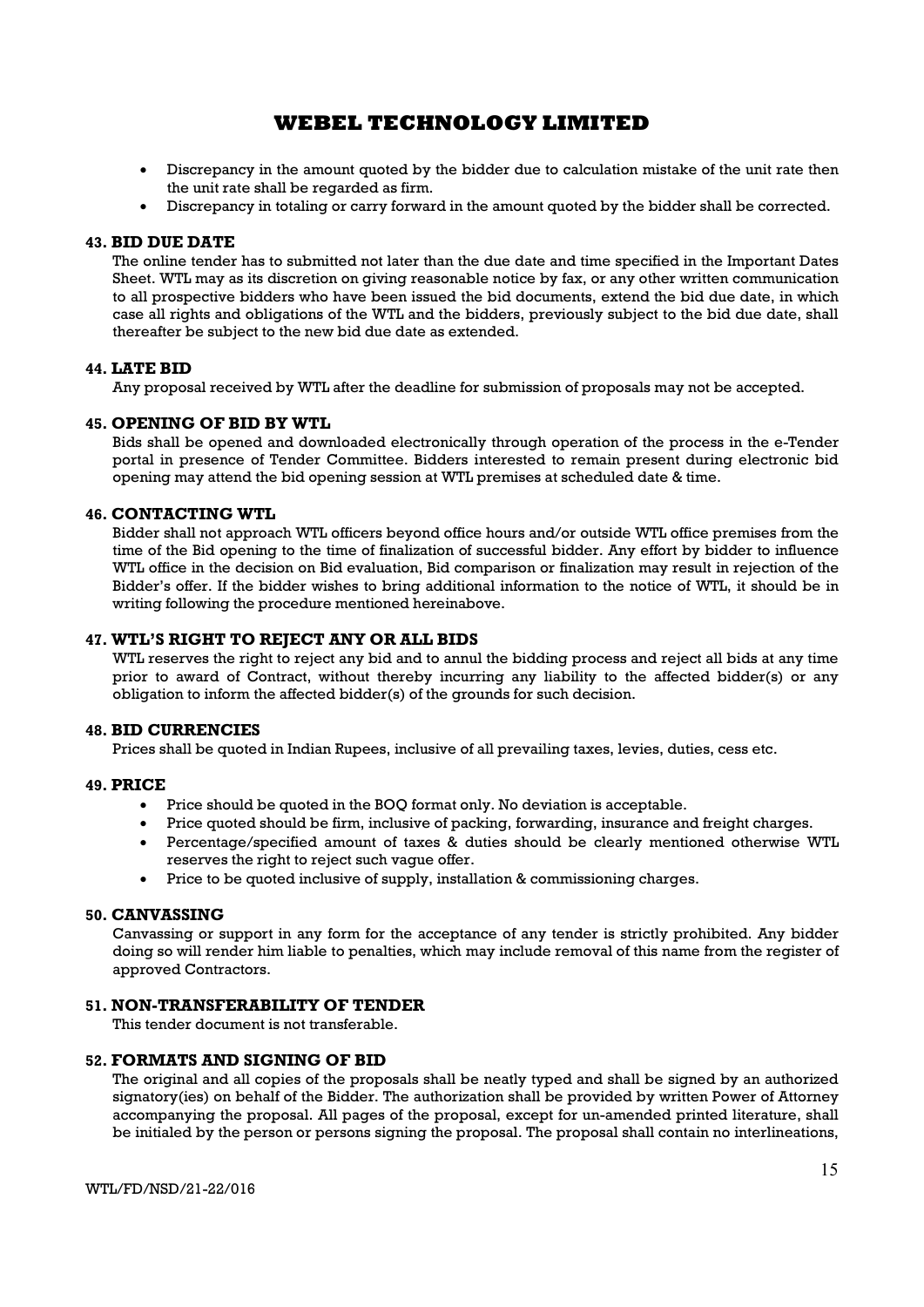erase or overwriting. In order to correct errors made by the Bidder, all corrections shall be done & initialed with date by the authorized signatory after striking out the original words/figures completely.

#### 53. WITHDRAWAL OF BID

Bid cannot be withdrawn during the interval between their submission and expiry of Bid's validity period. Fresh Bid may be called from eligible bidders for any additional item(s) of work not mentioned herein, if so required.

### 54. INTERPRETATION OF DOCUMENTS

If any bidder should find discrepancies or omission in the specifications or other tender documents, or if he should be in doubt as to the true meaning of any part thereof, he shall make a written request to the tender inviting authority for correction/clarification or interpretation or can put in a separate sheet along with his technical bid document.

### 55. SPLITTING OF THE CONTRACT AND CURTAILMENT OF WORK

WTL reserve the right to split up and distribute the work among the successful bidders and to curtail any item of work in the schedule partly or fully.

### 56. PREPARATION OF TENDER

Tender shall be submitted in accordance with the following instructions:

- a) Tenders shall be submitted in the prescribed forms. Digital signatures shall be used. Where there is conflict between the words and the figures, the words shall govern.
- b) All notations must be in ink or type written. No erasing or overwriting will be permitted. Mistakes may be crossed out and corrections typed or written with ink adjacent thereto and must be initialed in ink by the person or persons signing the tender.
- c) Tenders shall not contain any recapitulation of the work to be done. Alternative proposals will not be considered unless called for. No written, oral, telegraphic or telephonic proposals for modifications will be acceptable.
- d) Tenders shall be uploaded as notified on or before the date and time set for the opening of tenders in the Notice Inviting Tenders.
- e) Tenders subject to any conditions or stipulations imposed by the bidder are liable to be rejected.
- f) Each and every page of the tender document must be signed with company seal by the bidder.
- g) Any bidder may withdraw his tender by written request at any time prior to the scheduled closing time for receipt of tenders and not thereafter.

### 57. PRE-DISPATCH INSTRUCTION

All materials / equipments supplied against the purchase order shall be subjected to Inspection, check and /or test by the authorized representative from WTL.

#### 58. FINAL INSPECTION

Final inspection will be carried by the authorized representative from WTL.

#### 59. SITE INSPECTION

Bidder can inspect (at their own cost) the sites if required, for which they have to take necessary permission from WTL in writing. WTL will take at least four days to organize such permission.

### 60. ERASURES OR ALTERNATIONS

The offers with overwriting and erasures may make the tender liable for rejection if each of such overwriting/erasures/manuscript ions is not only signed by the authorized signatory of the bidder. There should be no hand-written material, corrections or alterations in the offer. Technical details must be completely filled up. Correct technical information of the product being offered must be filled in. Filling up of the information using terms such as "OK", "accepted", "noted", "as given in brochure/manual" is not acceptable. The Customer may treat offers not adhering to these guidelines as unacceptable. The Customer may, at its discretion, waive any minor non-conformity or any minor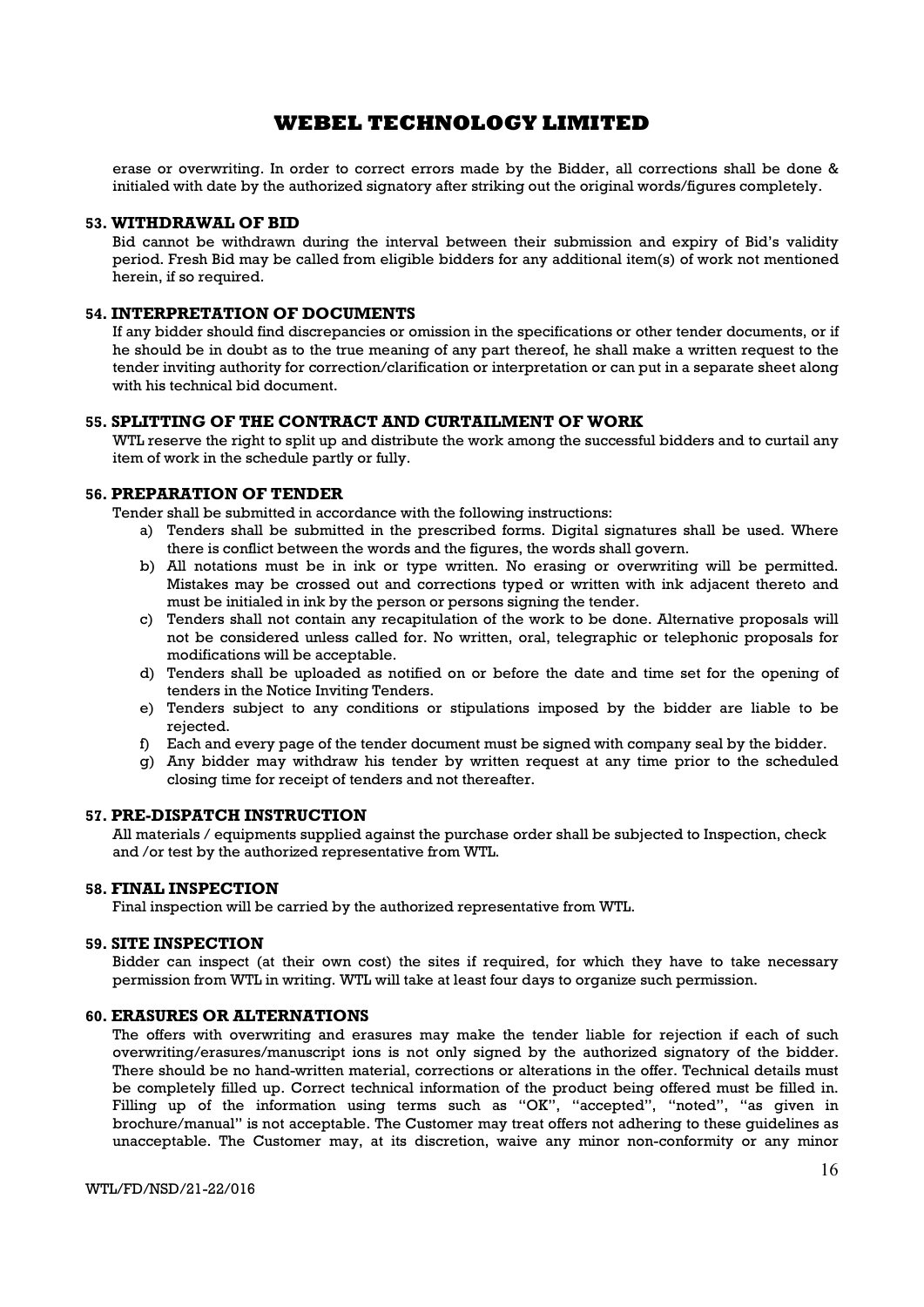irregularity in the offer. This shall be binding on all bidders and the Tender Committee reserves the right for such waivers.

#### 61. COMPLIANCE WITH LAW

The contractor hereto agrees that it shall comply with all applicable union, state and local laws, ordinances, regulations and codes in performing its obligations hereunder, including the procurement of licenses, permits certificates and payment of taxes where required. The contractor shall establish and maintain all proper records (particularly, but without limitation, accounting records) required by any law, code/practice of corporate policy applicable to it from time to time including records and returns as applicable under labor legislation.

### 62. CLARIFICATION OF BIDS

During evaluation of the bids, the Customer/Tender Committee, at its discretion may ask the bidder for clarification of its bid. The request for the clarification and the response shall be in writing (fax/email) and no change in the substance of the bid shall seek offered or permitted.

#### 63. DEEMED ACCEPTANCE

Deliverables will be deemed to be fully and finally accepted by District e-Governance Society, Uttar Dinajpur in the event District e-Governance Society, Uttar Dinajpur has not submitted such Deliverable Review Statement to Bidder/Implementation Partner before the expiration of the 30-days review period, or when District e-Governance Society, Uttar Dinajpur uses the Deliverable in its business, whichever occurs earlier ("Deemed Acceptance").

#### 64. QUALITY CONTROL

- The contractor is obliged to work closely with WTL, act within its authority and abide by directive issued by them on implementation activities.
- The contractor will abide by the safety measures and free WTL from all demands or responsibilities arising from accident/loss of life, the cause of which is due to their negligence. The bidder will pay all indemnities arising from such incidents and will not hold WTL.
- The contractor will treat as confidential all data and information about the system, obtained in the execution of its responsibilities in strict confidence and will not reveal such information to any party without the prior written approval of WTL.
- WTL reserves the right to inspect all phases of contractor's operation to ensure conformity to the specifications. WTL shall have engineers, inspectors or other duly authorized representatives made known to the contractor, present during the progress of the work and such representatives shall have free access to the work at all times. The presence or absence of representatives of WTL does not relieve the contractor of the responsibility for quality control in all phases.
- The Court of Kolkata only will have the jurisdiction to deal with and decide any legal matters or dispute whatsoever arising out of the contract.

### 65. SITE NOT READY

The bidder shall not be in any manner liable for any delay arising out of make the site ready within the stipulated period.

#### 66. GENERAL TERMS

- a) All the pages of the bid document including documents submitted therein must be duly signed and stamped failing which the offer shall be liable to be rejected.
- b) All the documents to be submitted by the bidder along with their offer should be duly authenticated by the person signing the offer and if at any point of time during procurement process or subsequently it is detected that documents submitted are forged/tampered/manipulated in any way, the total responsibility lies with the bidder and WTL reserves the full right to take action as may be deemed fit including rejection of the offer and such case is to be kept recorded for any future dealing with them.
- c) No Technical/Commercial clarification will be entertained after opening of the tender.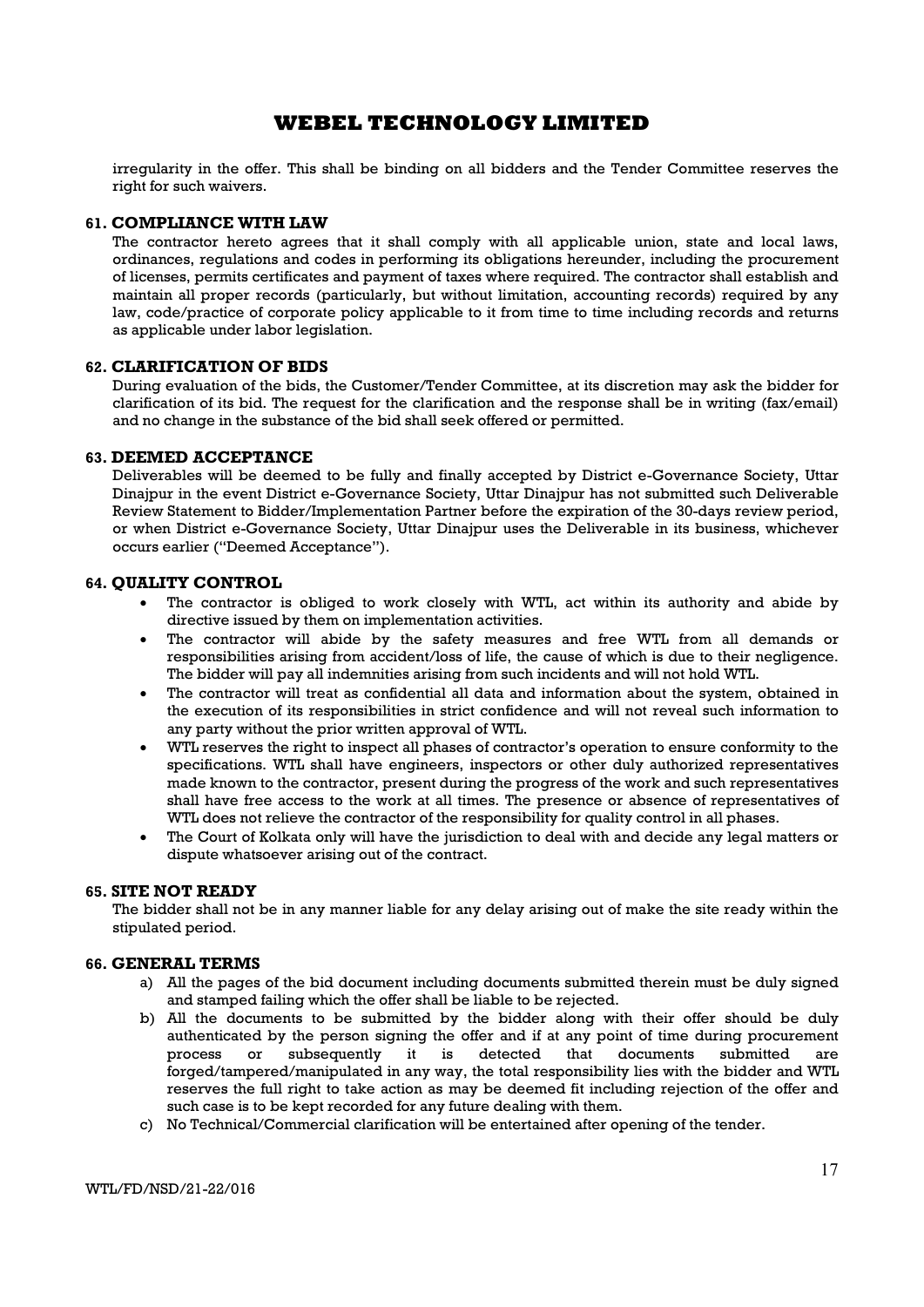- d) Overwriting and erasures may make the tender liable for rejection if each of such overwriting/erasures/manuscription is not only signed by the authorized signatory of the bidder. All overwriting should be separately written and signed by the authorized signatory of the bidder.
- e) Quantity mentioned in the tender document is indicative only and orders shall be placed subject to actual requirement. WTL reserve the right to increase or decrease the quantity specified in the tender.
- f) WTL reserve the right to reject or accept or withdraw the tender in full or part as the case may be without assigning the reasons thereof. No dispute of any kind can be raised the right of buyer in any court of law or elsewhere.
- g) WTL reserve the right to ask for clarification in the bid documents submitted by the bidder. Documents may be taken if decided by the committee.
- h) Supporting technical brochures/catalogues indicating each feature in respect of offered model and make must be submitted along with the offer, in absence of which the offer is liable to be ignored.
- i) No dispute by the bidders in regard to Technical/Commercial points will be entertained by WTL and decision taken by the Tender Committee will be final.
- j) Discrepancy in the amount quoted by the bidder due to calculation mistake, the unit rate shall be regarded as firm and the totaling or carry in the amount quoted by the bidder shall be corrected accordingly.
- k) The price offers shall remain firm within the currency of contract and no escalation of price will be allowed.
- l) The acceptance of the tender will rest with the accepting authority who is not bound to accept the lowest or any tender and reserves the right to reject in part or in full any or all tender(s) received and to split up the work among participants without assigning any reason thereof.
- m) WTL at its discretion may extend the deadline for the submission of Bids.
- n) The Court of Kolkata only will have the jurisdiction to deal with and decide any legal matters or dispute whatsoever arising out of the contract.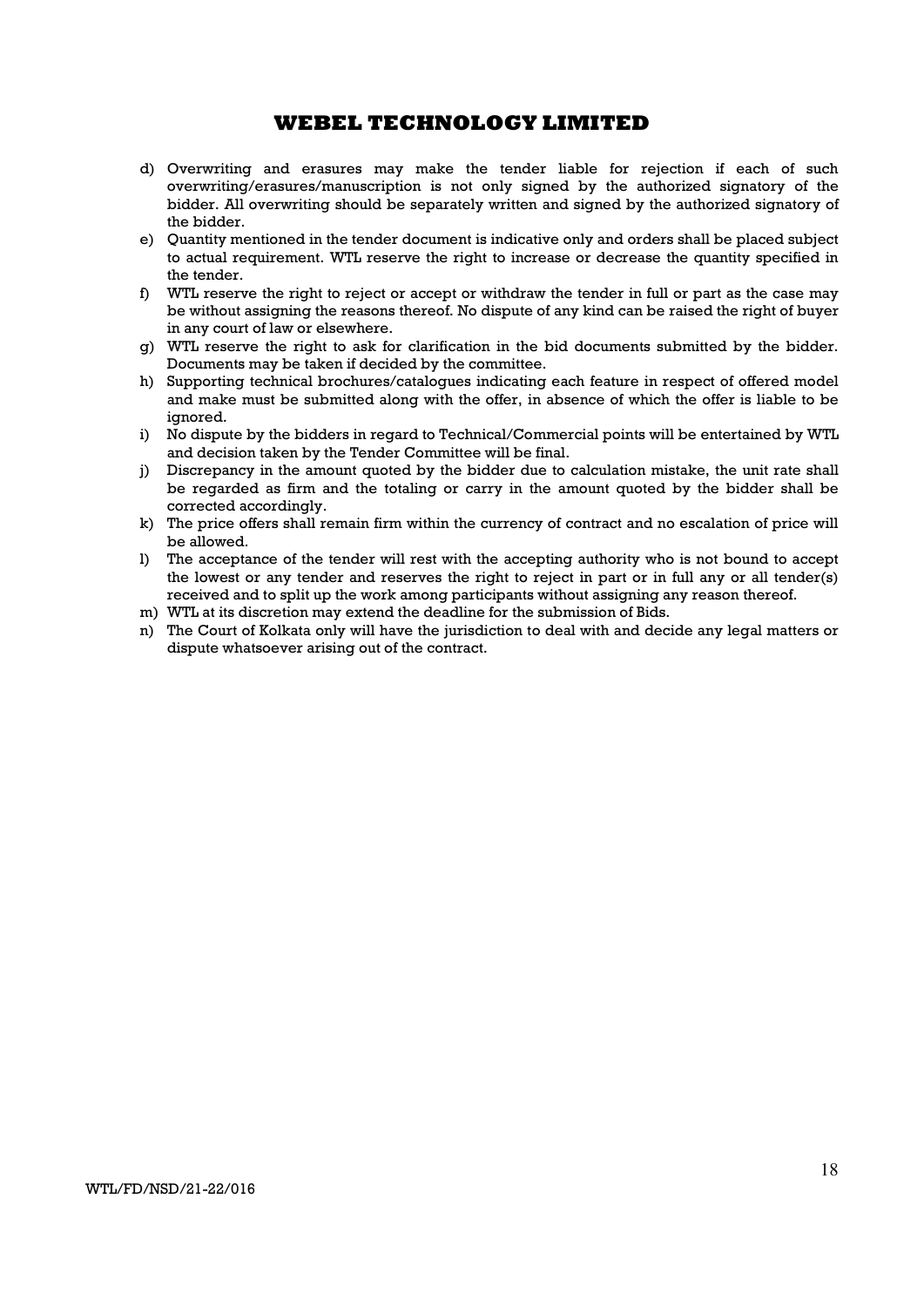# SECTION – E

### BID FORM

(Bidders are requested to furnish the Bid Form in the Format given in this section, filling the entire Blank and to be submitted on Letter Head in original)

To Webel Technology Limited Plot – 5, Block – BP, Sector - V, Salt Lake City, Kolkata – 700091.

### Sub: Procurement of Network Security Devices.

Dear Sir,

- 1. We the undersigned bidder/(s), having read and examined in details the specifications and other documents of the subject tender no. WTL/FD/NSD/21-22/016 dated 11.08.2021, do hereby propose to execute the job as per specification as set forth in your Bid documents.
- 2. The prices of all items stated in the bid are firm during the entire period of job irrespective of date of completion and not subject to any price adjusted as per in line with the bidding documents. All prices and other terms & conditions of this proposal are valid for a period of 180 (one hundred eighty) days from the date of opening of bid. We further declare that prices stated in our proposal are in accordance with your bidding.
- 3. We confirm that our bid prices include all other taxes and duties and levies applicable on bought out components, materials, equipments and other items and confirm that any such taxes, duties and levies additionally payable shall be to our account.
- 4. Earnest Money Deposit: We have enclosed EMD remittance details for a sum of Rs. 100,000/-
- 5. We declare that items shall be executed strictly in accordance with the specifications and documents irrespective of whatever has been stated to the contrary anywhere else in our proposal. Further, we agree that additional conditions, deviations, if any, found in the proposal documents other than those stated in our deviation schedule, save that pertaining to any rebates offered shall not be given effect to.
- 6. If this proposal is accepted by you, we agree to provide services and complete the entire work, in accordance with schedule indicated in the proposal. We fully understand that the work completion schedule stipulated in the proposal is the essence of the job, if awarded.
- 7. We further agree that if our proposal is accepted, we shall provide a Performance Bank Guarantee of the value equivalent to ten percent (10%) of the Order value as stipulated in Financial Bid (BOQ).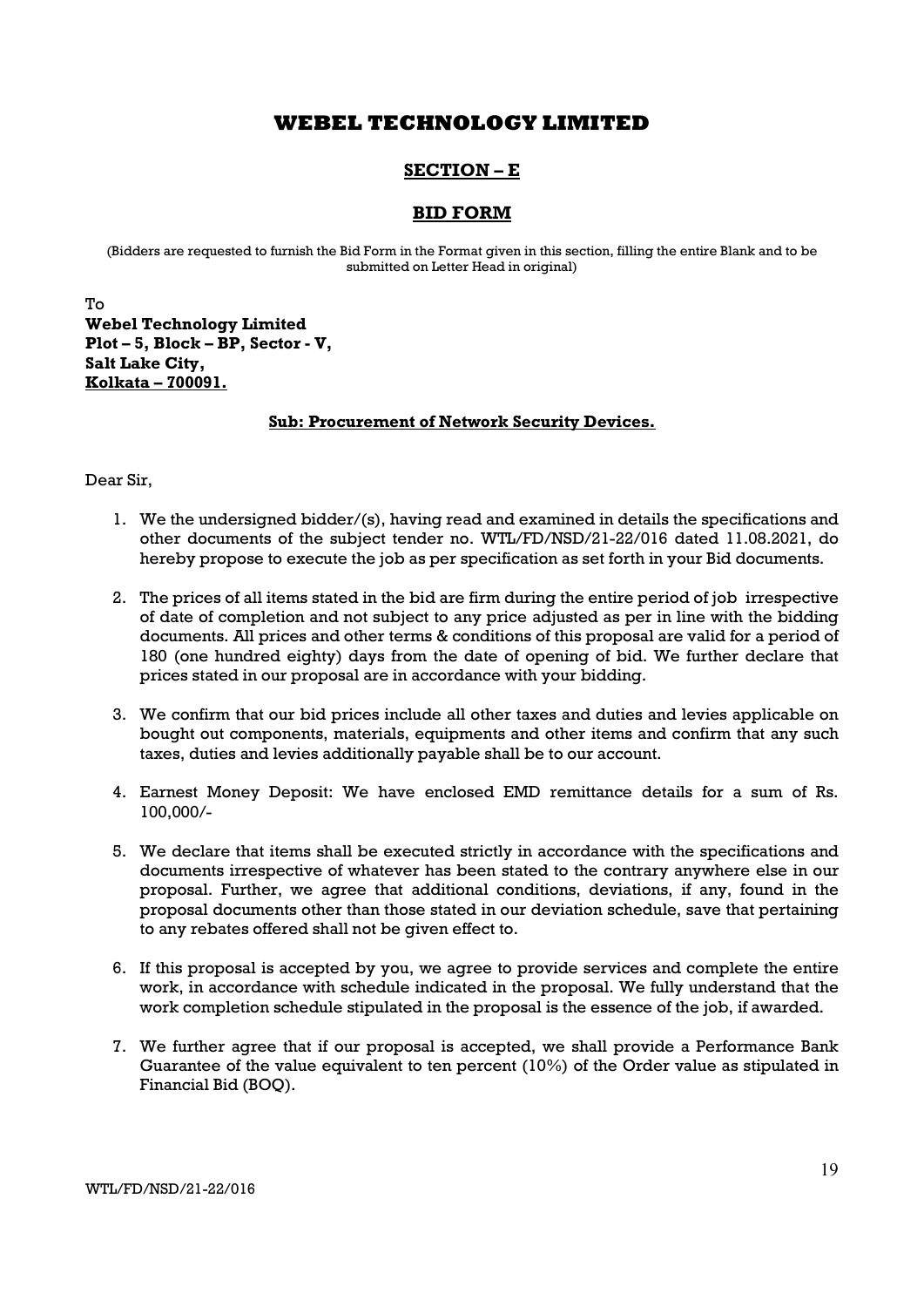8. We agree that WTL reserves the right to accept in full/part or reject any or all the bids received without any explanation to bidders and his decision on the subject will be final and binding on Bidder.

Thanking you, we remain,

Yours faithfully

| Signature    |  |  |
|--------------|--|--|
| Name in full |  |  |

……………………………………………………….. Designation

Signature & Authorized Verified by

…………………………………………………

Signature

…………………………………………………

Name in full

…………………………………………………

Designation

…………………………………………………

Company Stamp

Dated, this …………………..day of ……………………2021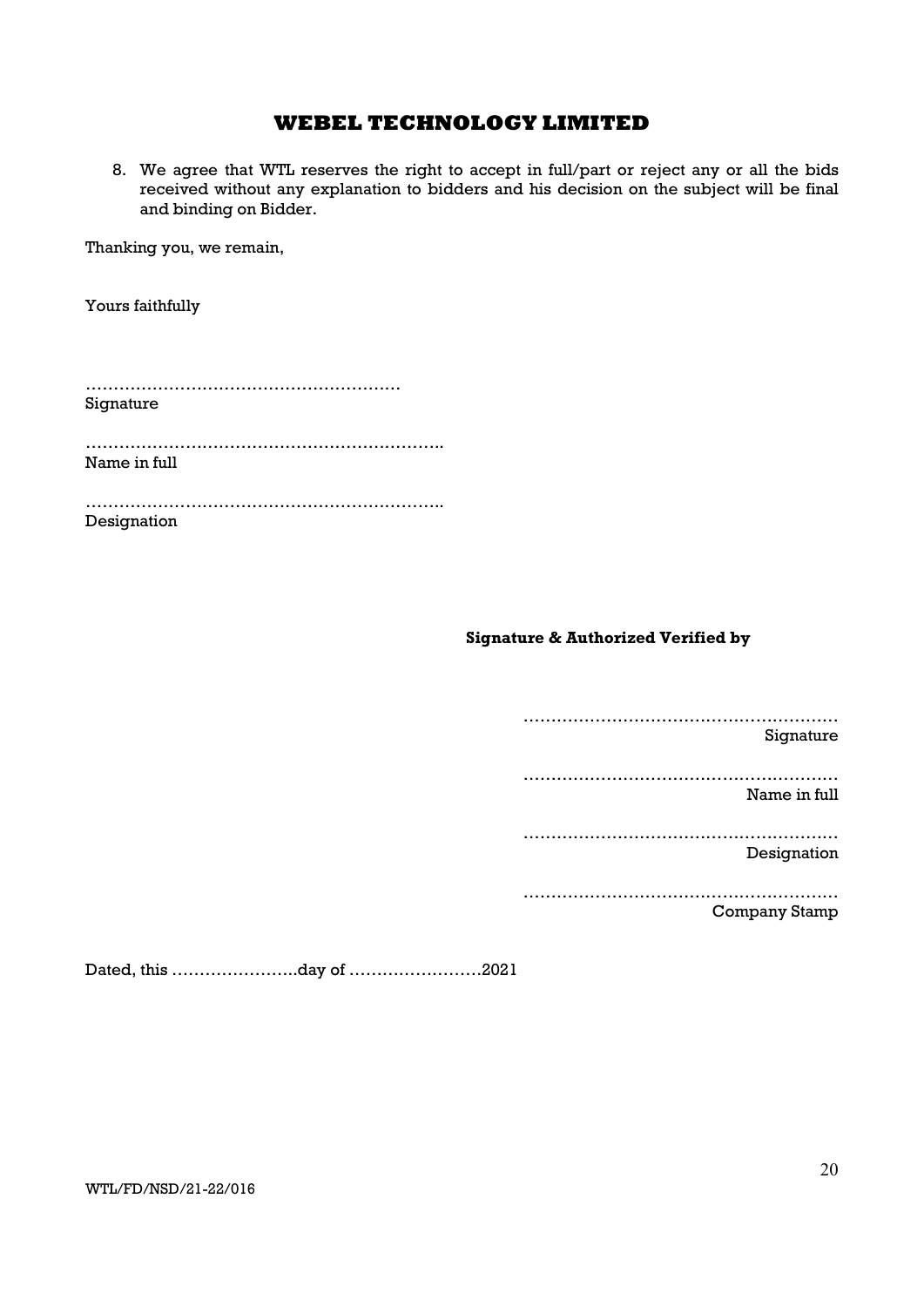# SECTION – F

### TECHNO COMMERCIAL EVALUATION & AWARDING OF CONTRACT

### 1. EVALUATION PROCEDURE

- The Eligibility Criteria (Section B) will be evaluated by Tender Committee and those qualify will be considered for further evaluation.
- The Tender Committee shall verify the Technical Specification (Technical Specification with Compliance Statement, Section – I) Deviation in specification shall not be allowed. Bidder qualified in Technical Specification shall be considered for further evaluation.
- After qualifying in Technical Specification, the qualified bidders will only be considered for Financial Bid evaluation.

### 2. FINAL EVALUATION

Financial Proposal of the bidders qualifying in the evaluation of Technical Specification will be evaluated. The bidder who has qualified in the Technical Specification evaluation and returns with lowest quote (L1) in financial bid would normally be awarded the contract subject to Post Qualification.

### 3. AWARDING OF CONTRACT

An affirmative Post Qualification determination will be prerequisite for award of the contract to the lowest quoted bidder. A negative determination will result in rejection of bidder's bid, in which event the WTL will proceed to the next lowest evaluated bidder to make a similar determination of that bidder's capability to perform satisfactorily. The successful bidder (s) will have to give security deposit in the form of Performance Bank Guarantee.

### 4. POST QUALIFICATION

The determination will evaluate the Bidder's financial, technical, design, integration, customization, production, management and support capabilities and will be based on an examination of the documentary evidence of the Bidder's qualification, as well as other information WTL deems necessary and appropriate. This determination may include visits or interviews with the Bidder's client's reference in its bid, site inspection, and any other measures. At the time of post-qualification, WTL may also carry out tests to determine that the performance or functionality of the Information System offered meets those stated in the detailed Technical Specification.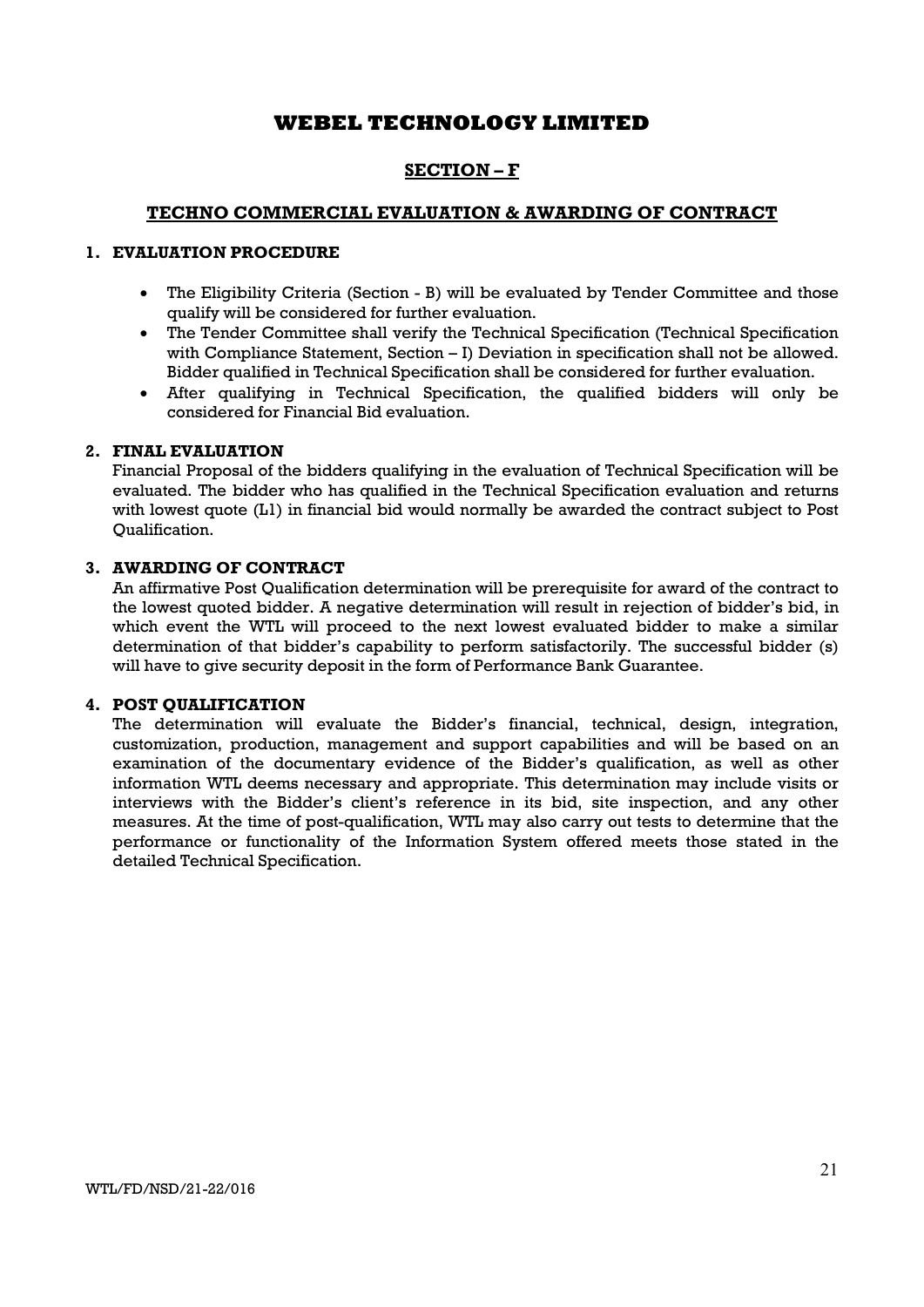# SECTION – G

### GUIDANCE FOR E-TENDERING

Instructions / Guidelines for electronic submission of the tenders have been annexed for assisting the Bidders to participate in e-Tendering.

### Registration of Bidder:

Any Bidder willing to take part in the process of e-Tendering will have to be enrolled & registered with the Government e-Procurement System through logging on to https://wbtenders.gov.in. The Bidder is to click on the link for e-Tendering site as given on the web portal.

### Digital Signature Certificate (DSC):

Each Bidder is required to obtain a Class-II or Class-III Digital Signature Certificate (DSC) for submission of tenders from the approved service provider of the National Informatics Centre (NIC) on payment of requisite amount. Details are available at the Web Site stated above. DSC is given as a USB e-Token.

 The Bidder can search & download N.I.T. & BOQ electronically from computer once he logs on to the website mentioned above using the Digital Signature Certificate. This is the only mode of collection of Tender Documents.

### Participation in more than one work:

A prospective bidder shall be allowed to participate in the job either in the capacity of individual or as a partner of a firm. If, found to be applied severally in a single job all the applications will be rejected.

### Submission of Tenders:

Tenders are to be submitted through online to the website stated above in two folders at a time, one in Techno Commercial Proposal & the other is Financial Proposal before the prescribed date & time using the Digital Signature Certificate (DSC). The documents are to be uploaded virus scanned copy duly Digitally Signed. The documents will get encrypted (transformed into non readable formats)

The proposal should contain scanned copies of the following in two covers (folders).

### Techno Commercial Cover:

### Technical Document 1 (scanned & join in pdf format then upload)

1. Documents required for Eligibility Criteria (Section –  $\overline{B}$ )

### Technical Document 2 (scanned & join in pdf format then upload)

- 1. NIT Declaration duly stamped & signed in letter head of bidder (Section Q)
- 2. Bid Form as per format  $(Section E)$

### Technical Compliance (scanned & join in pdf format then upload)

- 1. Manufacturer's Authorization Form (Section M)
- 2. Technical Specification With Compliance Statement (Section I)

### Financial Cover:

BOQ will be downloaded and same will be uploaded with quoted rates. While uploading BOQ file name shall remain unchanged. Absence of this document shall lead to summary rejection of the bid.

### NON-STATUTARY COVER (MY SPACE) CONTAIN FOLLOWING DOCUMENT:

(In each folder, scanned coy will be uploaded with single file having multiple pages)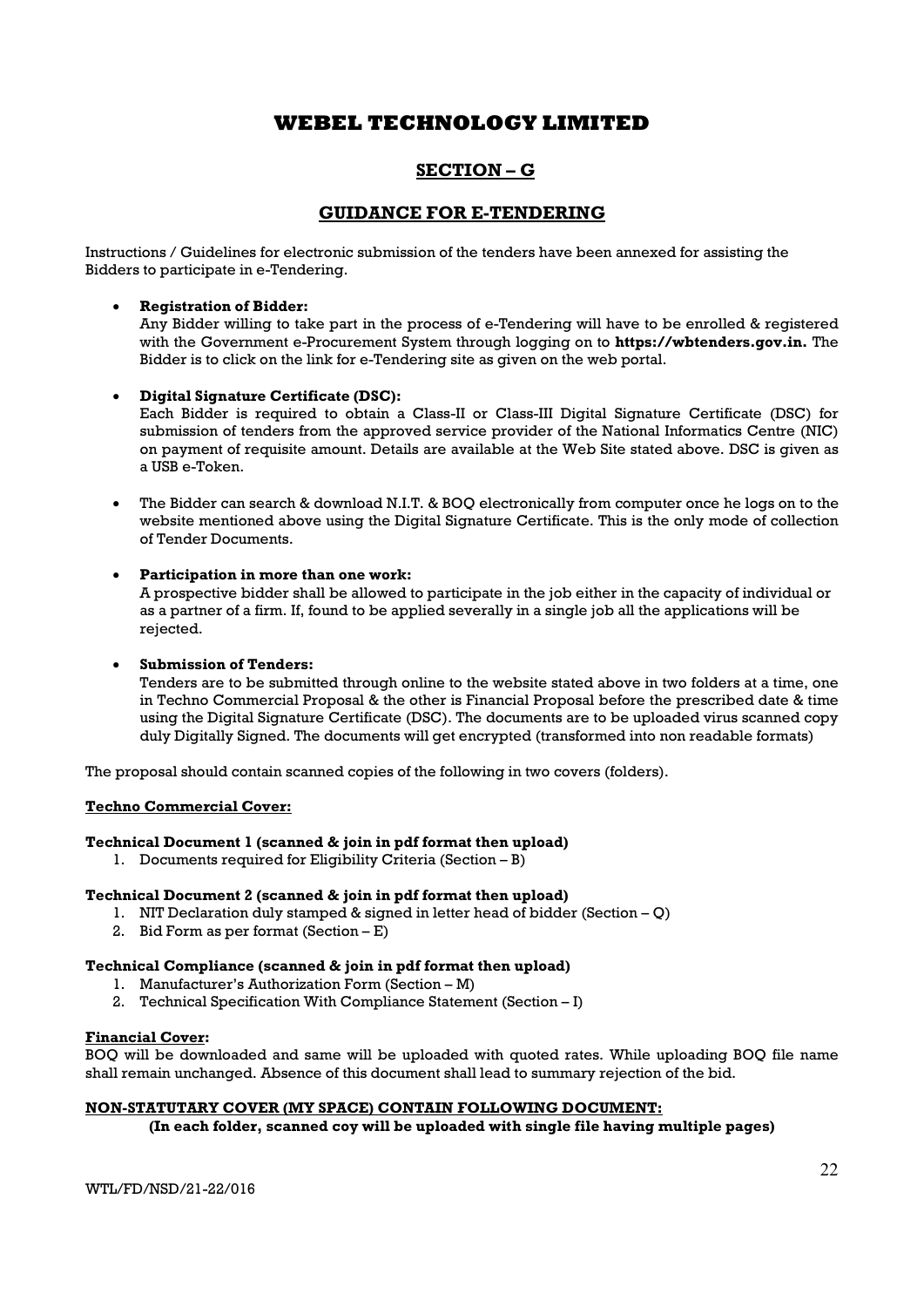| S1.<br>No.  | <b>Category Name</b>  | <b>Sub Category Name</b>                    | <b>Sub Category Description</b>                                                          |  |  |
|-------------|-----------------------|---------------------------------------------|------------------------------------------------------------------------------------------|--|--|
| A           | <b>CERTIFICATES</b>   | AL CERTIFICATES                             | <b>GST Registration Certificate</b><br><b>PAN</b><br><b>Trade License</b><br>As required |  |  |
| B           | COMPANY DETAILS       | <b>B1. COMPANY</b><br><b>DETAILS 1</b>      | As required                                                                              |  |  |
|             |                       | <b>B2. COMPANY</b><br>DETAILS <sub>2</sub>  | Company Profile (Not more than 3 pages)<br>As required                                   |  |  |
| $\mathbf C$ | <b>CREDENTIAL</b>     | <b>CREDENTIAL 1</b>                         | Order copies as per Clause no. 4 of Section - B                                          |  |  |
| D           | <b>DECLARATION</b>    | DECLARATION 1                               | List of Clients as per format (Section $-$ O)                                            |  |  |
|             |                       | DECLARATION 2                               | Financial Capability of Bidder as per format<br>$(Section -K)$                           |  |  |
|             |                       | <b>DECLARATION 3</b>                        | Bidder's Details as per format (Section - L)                                             |  |  |
|             |                       | DECLARATION 4                               | Details of Order Execution as per format (Section -                                      |  |  |
|             |                       | DECLARATION 5                               | As required                                                                              |  |  |
| E.          | <b>FINANCIAL INFO</b> | P/L & BALANCE SHEET<br>2017-2018            | <b>P/L&amp; BALANCE SHEET 2017-2018</b>                                                  |  |  |
|             |                       | P/L & BALANCE SHEET<br>2018-2019            | P/L & BALANCE SHEET 2018-2019                                                            |  |  |
|             |                       | <b>P/L &amp; BALANCE SHEET</b><br>2019-2020 | P/L& BALANCE SHEET 2019-2020                                                             |  |  |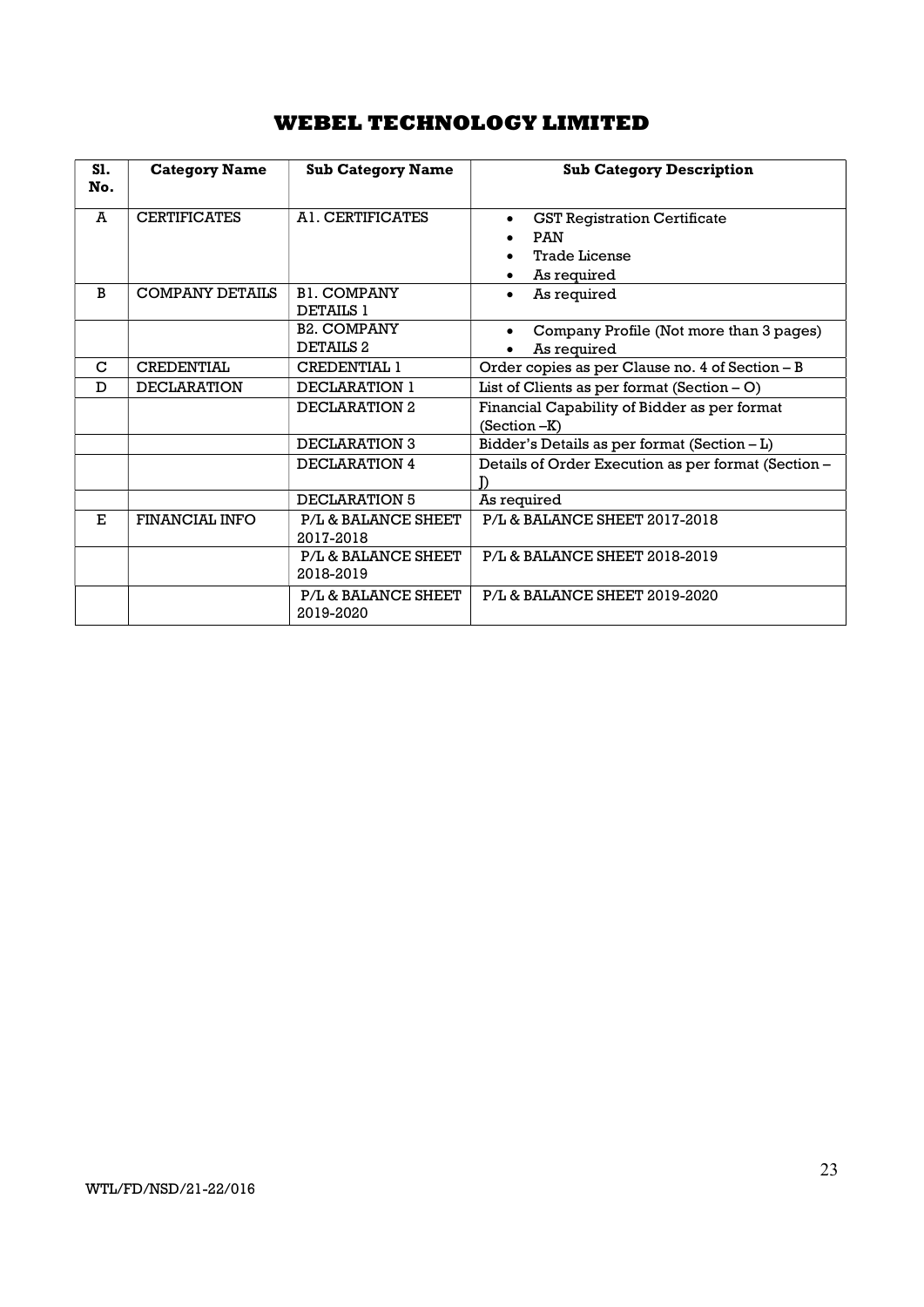# SECTION – H

### BILL OF MATERIAL

| S1.<br>No. | <b>Item Description</b>                                                         | Qty. | Unit |
|------------|---------------------------------------------------------------------------------|------|------|
|            | Network Security Device as per Technical Specification<br>Given in Section $-I$ | 02   | No.  |

## Bill of quantity may change at the time of ordering of Purchase Order. Detailed Technical Specifications are given in Section – I.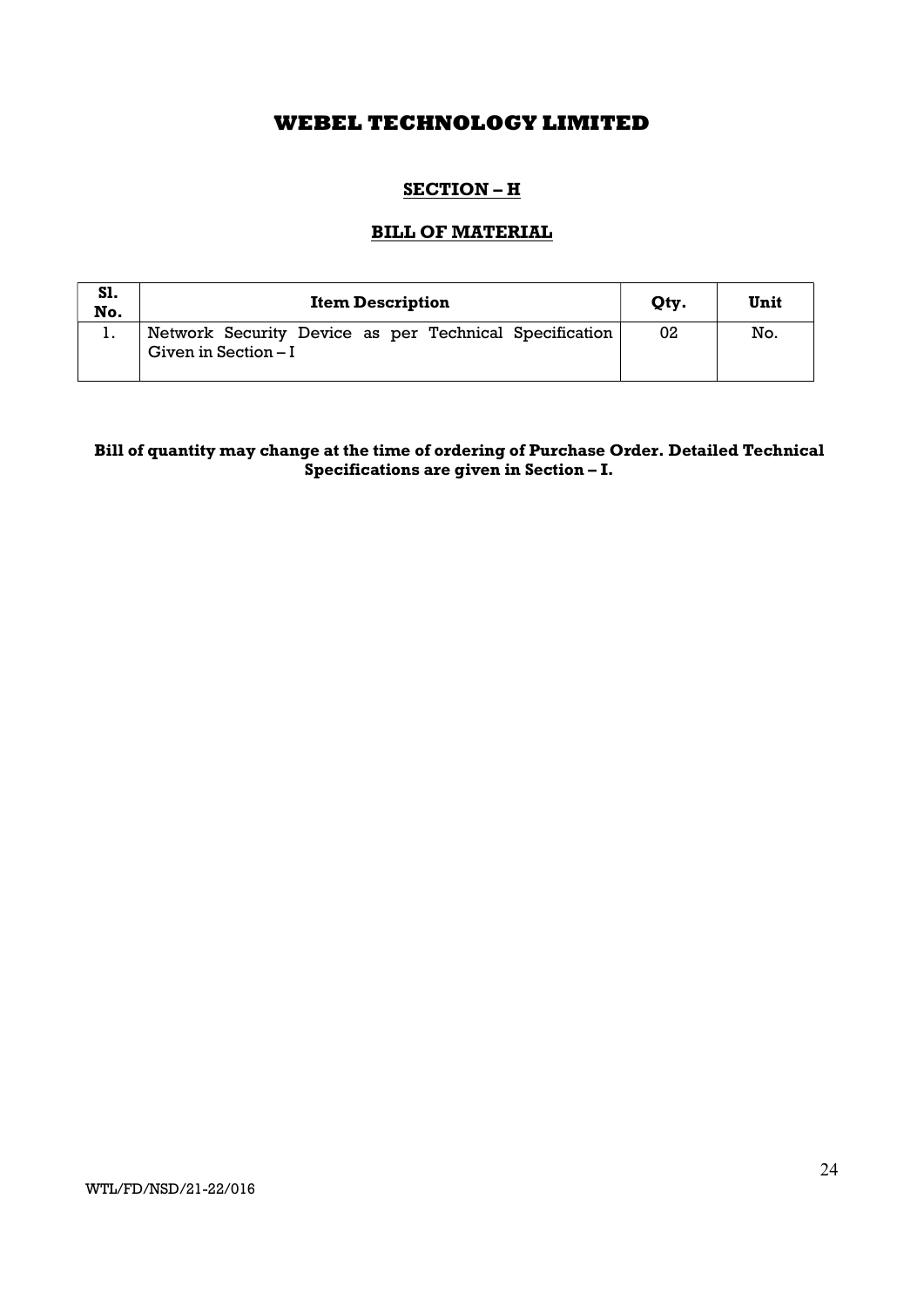# SECTION - I

### TECHNICAL SPECIFICATION WITH COMPLIANCE STATEMENT

(Tender No. WTL/FD/NSD/21-22/016)

- Bidder should submit all relevant data sheet/brochure of all quoted items and should also available in respective OEM's official website.
- Bidder should indicate items mentioned in the OEM data sheet / brochure by marketing as mentioned in minimum specification in the RFP

### Minimum Technical Specification of Network Security Device (Firewall)

| Qty.           |                                                                          |                                                                                                                                                                                                                                     | 02 Nos.                                                        |                               |                |
|----------------|--------------------------------------------------------------------------|-------------------------------------------------------------------------------------------------------------------------------------------------------------------------------------------------------------------------------------|----------------------------------------------------------------|-------------------------------|----------------|
|                |                                                                          | <b>Make</b>                                                                                                                                                                                                                         |                                                                |                               |                |
|                |                                                                          | <b>Model</b>                                                                                                                                                                                                                        |                                                                |                               |                |
| S1.<br>No.     | Component /<br>Performance /<br><b>Utility (Each</b><br><b>Firewall)</b> | <b>Minimum Specification (Each</b><br><b>Firewall)</b>                                                                                                                                                                              | Specification<br>(Quoted /<br>Applicable-<br>by the<br>bidder) | <b>Compliance</b><br>(Yes/No) | <b>Remarks</b> |
| 1              | Architecture                                                             | UTM should be multi core 64bit<br>processor/ASSIC based modular<br>architecture with minimum 64GB of<br><b>RAM</b>                                                                                                                  |                                                                |                               |                |
| $\overline{a}$ | Deployment<br>Mode                                                       | Support deployment in Active-<br>Active HA mode and state full<br>failover with Multiple ISP and<br>multiple ISP Links                                                                                                              |                                                                |                               |                |
| 3              | Network<br>Interfaces (Each<br>Firewall)                                 | 16 x 10/100/1000BaseT Ports, and 2<br>X 10GBE SFP+ populated port from<br>day one. For Future expansion slot<br>for 4 X 10G SFP+ or 4 X 40 G QSFP+<br>ports<br>Additional 2 ports for connecting<br>Firewalls in Active-Active (HA) |                                                                |                               |                |
| 4              | Power Supply<br>and FAN (Each                                            | cluster should be provisioned.<br>Redundant Hot Swappable Power<br>Supply & FAN from day one                                                                                                                                        |                                                                |                               |                |
| 5              | Firewall)<br>Power Supply<br>cable                                       | C13 & C14 Power cable from day<br>one.                                                                                                                                                                                              |                                                                |                               |                |
| 6<br>Storage   |                                                                          | UTM should be local storage 2TB or<br>more from day one / 2TB or more<br>Cloud based storage from day one<br>for keeping the logs & generating<br>reports                                                                           |                                                                |                               |                |
| 7              | Form Factor                                                              | 2U or 4U Max                                                                                                                                                                                                                        |                                                                |                               |                |
| 8              | Firewall<br>Throughput<br>(IMIX) / NGFW<br>Throughput                    | 30 Gbps or Higher                                                                                                                                                                                                                   |                                                                |                               |                |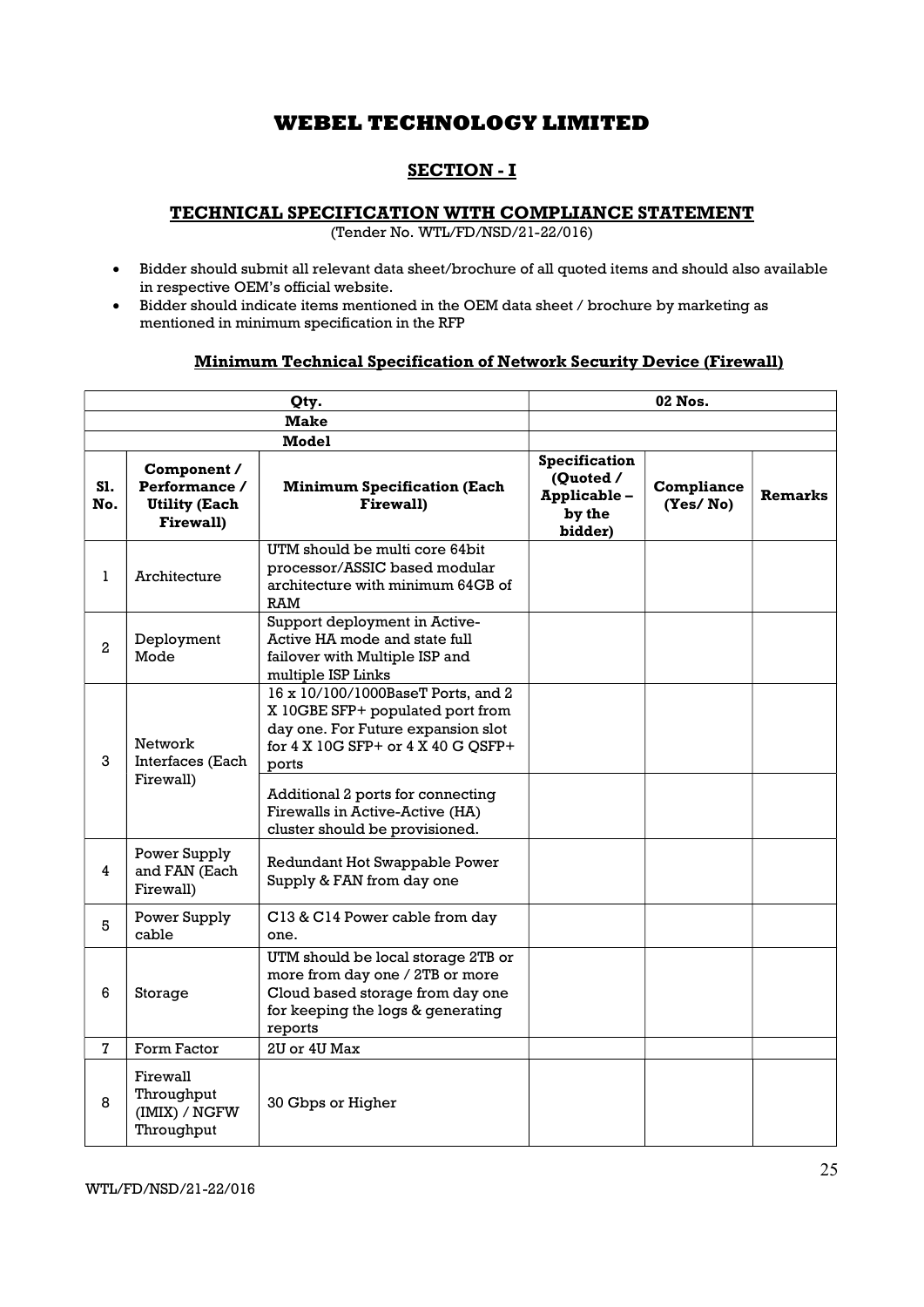| 9  | IPS Throughput                    | 20 Gbps or higher                                                                                                                                                                                                                                                                                                                                                                                                                                                                                                                                                                                                                                                                |  |  |
|----|-----------------------------------|----------------------------------------------------------------------------------------------------------------------------------------------------------------------------------------------------------------------------------------------------------------------------------------------------------------------------------------------------------------------------------------------------------------------------------------------------------------------------------------------------------------------------------------------------------------------------------------------------------------------------------------------------------------------------------|--|--|
| 10 | Performance                       | The firewall should deliver Min. 8<br>Gbps of SSL Inspection/Threat<br>Prevention Throughput from day<br>one for scanning the SSL encrypted<br>traffic/ Multi-protocol enterprise<br>traffic with varied packet size.                                                                                                                                                                                                                                                                                                                                                                                                                                                            |  |  |
| 11 | Routing                           | Should support routing protocols<br>like OSPF V2 & V3, BGP, RIP, Static<br>Routing, Policy based forwarding                                                                                                                                                                                                                                                                                                                                                                                                                                                                                                                                                                      |  |  |
| 12 | IPV6                              | The firewall should be IPV6 ready &<br>certified from day one along with<br>features like application<br>awareness/control, Content<br>Inspection, detection of Zero-day<br>threats and inspection of SSL traffic                                                                                                                                                                                                                                                                                                                                                                                                                                                                |  |  |
| 13 | Network<br>Address<br>Translation | Per policy based and central NAT<br>Table<br>NAT support: NAT64, NAT46, static                                                                                                                                                                                                                                                                                                                                                                                                                                                                                                                                                                                                   |  |  |
|    | (NAT)                             | NAT, dynamic NAT, PAT                                                                                                                                                                                                                                                                                                                                                                                                                                                                                                                                                                                                                                                            |  |  |
| 14 | Software<br>Modules               | Firewall, Intrusion prevention<br>system, Anti-Virus & Anti-Malware,<br>Web & Application control & Anti-<br>Bot.                                                                                                                                                                                                                                                                                                                                                                                                                                                                                                                                                                |  |  |
| 15 | Features                          | Should Support filters/policies<br>based on user identity, IP address,<br>MAC address.<br>Should Support configuration of<br>different security zones and apply<br>access control policies/filters based<br>on zones.<br>Should support filters/policies<br>based on user identity, IP address,<br>MAC address.<br>should Capability to filter websites<br>various categories including URL,<br>keywords, file/MIME type as well as<br>custom categories/keywords and<br>block pages suspected of<br>containing phishing and/or<br>pharming links<br>Should support application security<br>based on application categories<br>including - P2P, Gaming, Internet<br>Proxies. Etc |  |  |
| 16 | <b>VPN</b>                        | Supply multi factor authentication<br>for admin user (Min 5 user) License<br>with 5 years validity from day one<br>Supply 50 IPSec VPN connections<br>with 5 years valid License included<br>from day one                                                                                                                                                                                                                                                                                                                                                                                                                                                                        |  |  |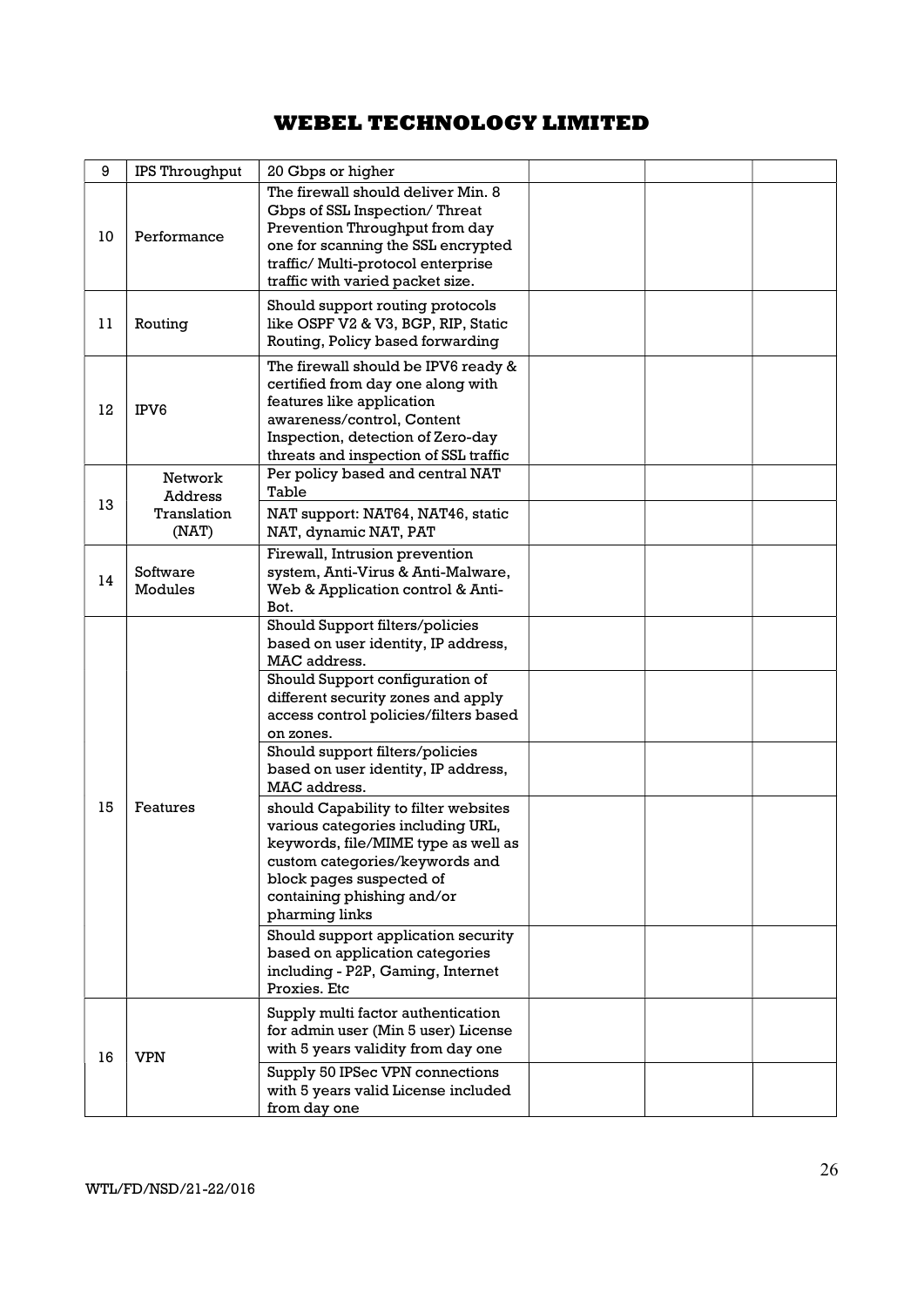|    |                             | Supply 50 SSL VPN connections with<br>5 years valid License included from<br>day one                                                                                                          |  |  |
|----|-----------------------------|-----------------------------------------------------------------------------------------------------------------------------------------------------------------------------------------------|--|--|
| 17 | <b>OEM</b><br>Certification | Proposed Firewall manufacturer<br>should be placed in Leader /<br>Challenger / Visionary Quadrant in<br>Gartner Magic Quadrant of<br>Enterprise/Network firewall once in<br>last three years. |  |  |
|    |                             | OEM should have scored minimum<br>90% in Exploit Block rate in the last<br>NSS Lab report for NGFW (2019)                                                                                     |  |  |
| 18 | Warranty                    | 5 years comprehensive warranty of<br>Hardware and 5 years validity of<br>subscriptions / Software                                                                                             |  |  |

Authorized Signatory (Signature In full): \_\_\_\_\_\_\_\_\_\_\_\_\_\_\_\_\_\_\_\_\_\_\_\_\_\_\_\_\_\_\_\_\_

Name and title of Signatory: \_\_\_\_\_\_\_\_\_\_\_\_\_\_\_\_\_\_\_\_\_\_\_\_\_\_\_\_\_\_\_\_\_\_\_\_\_\_\_\_\_\_

Stamp of the Company: \_\_\_\_\_\_\_\_\_\_\_\_\_\_\_\_\_\_\_\_\_\_\_\_\_\_\_\_\_\_\_\_\_\_\_\_\_\_\_\_\_\_\_\_\_\_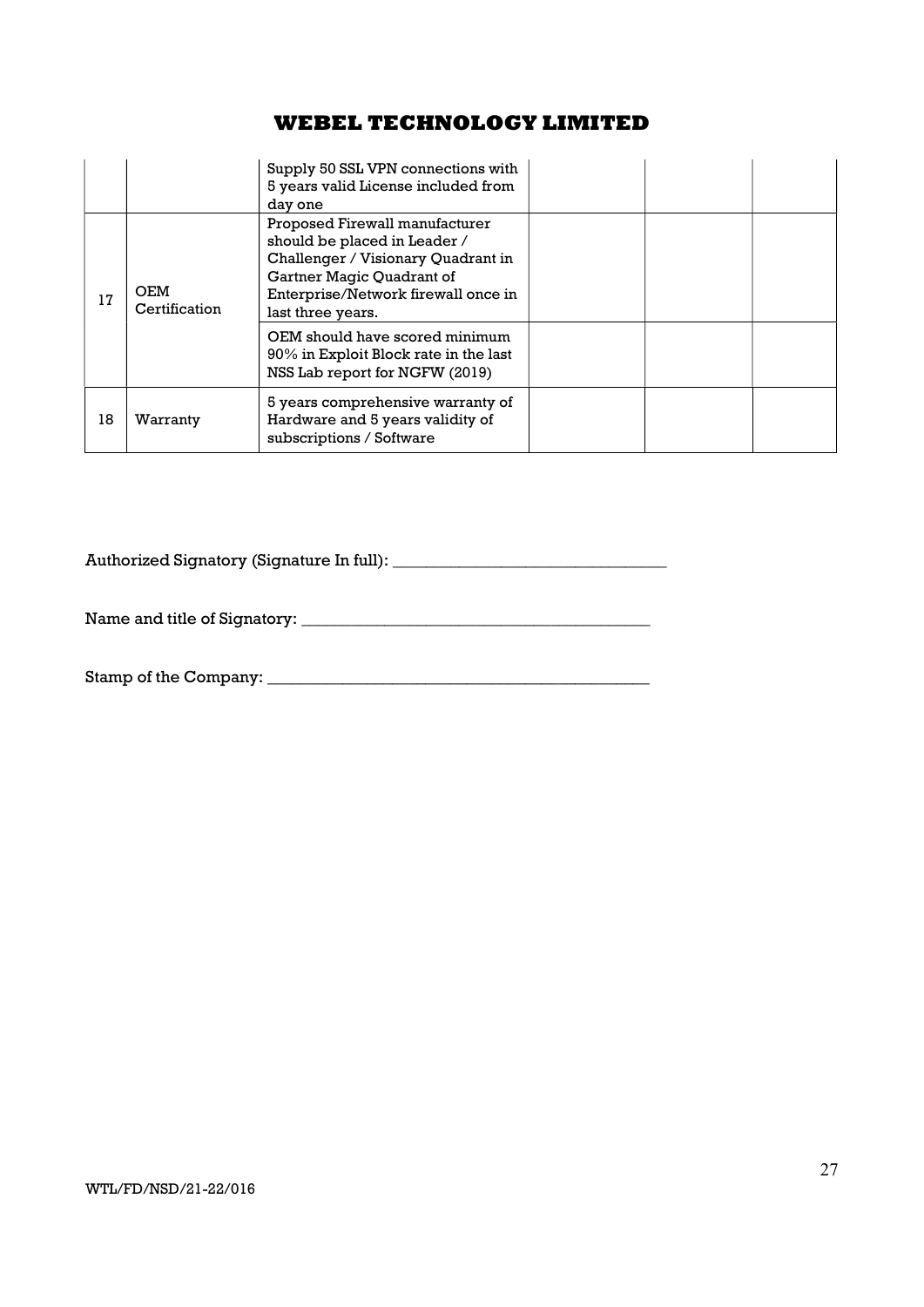## SECTION – J

### DETAILS OF ORDERS EXECUTED BY BIDDER

(Tender No. WTL/FD/NSD/21-22/016)

| S1.<br>No. | Order<br>No. | Order<br><b>Date</b> | Order<br><b>Value</b> | <b>Brief description</b><br>of items and job<br>details | Completed<br>(Yes/No) | Name of<br>the<br><b>Customer</b> | <b>Contact</b><br>details of<br>the<br><b>Customer</b> |
|------------|--------------|----------------------|-----------------------|---------------------------------------------------------|-----------------------|-----------------------------------|--------------------------------------------------------|
|            |              |                      |                       |                                                         |                       |                                   |                                                        |
|            |              |                      |                       |                                                         |                       |                                   |                                                        |
|            |              |                      |                       |                                                         |                       |                                   |                                                        |
|            |              |                      |                       |                                                         |                       |                                   |                                                        |
|            |              |                      |                       |                                                         |                       |                                   |                                                        |
|            |              |                      |                       |                                                         |                       |                                   |                                                        |
|            |              |                      |                       |                                                         |                       |                                   |                                                        |
|            |              |                      |                       |                                                         |                       |                                   |                                                        |

Authorized Signatory (Signature In full): \_\_\_\_\_\_\_\_\_\_\_\_\_\_\_\_\_\_\_\_\_\_\_\_\_\_\_\_\_\_\_\_\_

Name and title of Signatory: \_\_\_\_\_\_\_\_\_\_\_\_\_\_\_\_\_\_\_\_\_\_\_\_\_\_\_\_\_\_\_\_\_\_\_\_\_\_\_\_\_\_

Stamp of the Company: \_\_\_\_\_\_\_\_\_\_\_\_\_\_\_\_\_\_\_\_\_\_\_\_\_\_\_\_\_\_\_\_\_\_\_\_\_\_\_\_\_\_\_\_\_\_

Note:

- A. Type of Project shall indicate the implementation of services (Delivery & Installation of Network Security Device).
- B. Scope of work shall indicate whether it is implementation, Operation or maintenance.
- C. Submit Customer Order Copy details of the order indicating the project value, customer contact details.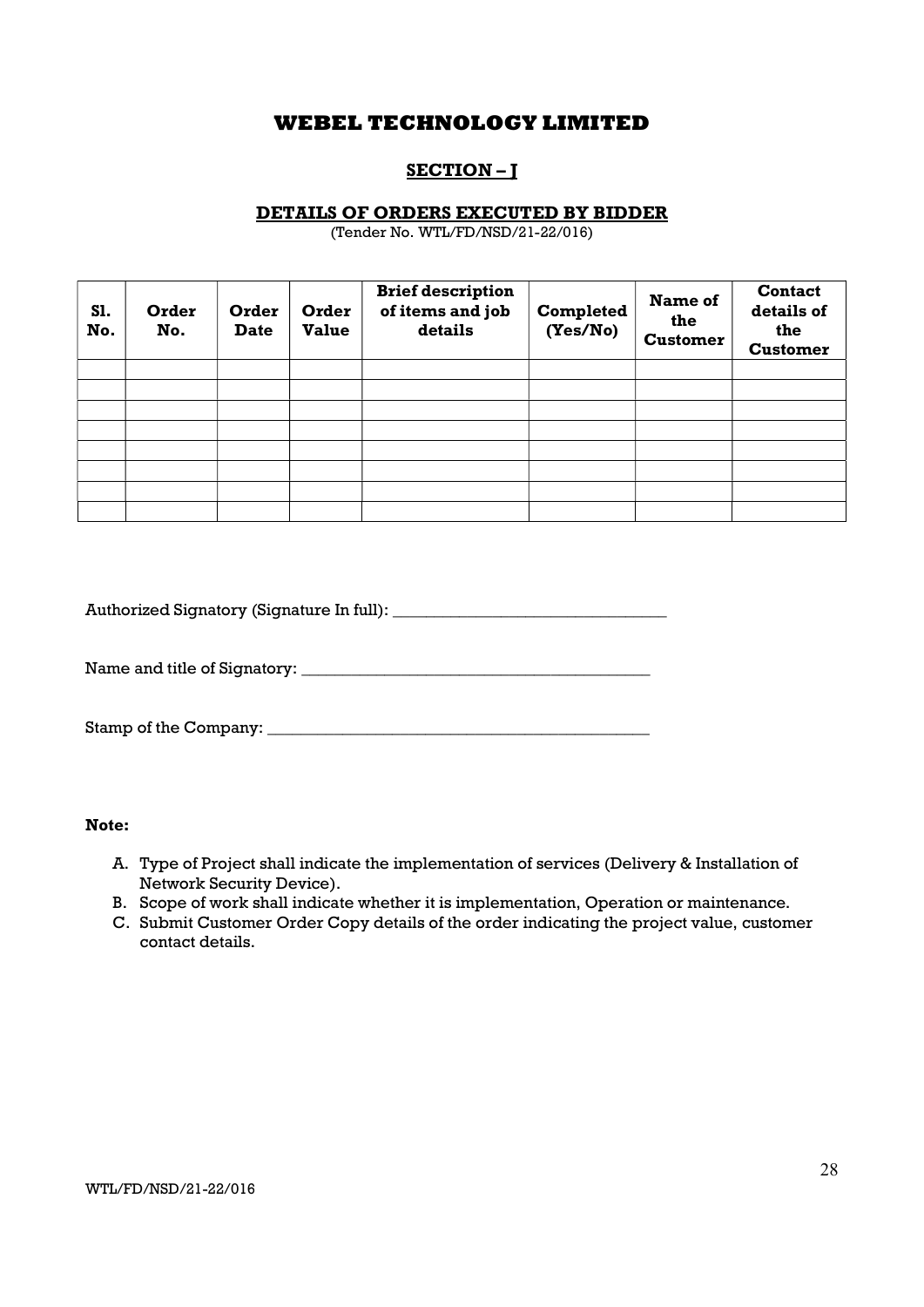## SECTION – K

### FINANCIAL CAPABILITY OF BIDDER

(Tender No. WTL/FD/NSD/21-22/016)

### FINANCIAL INFORMATION

| <b>S1.</b>     |                    | Turnover (Rs. / Crores) |         |         |  |
|----------------|--------------------|-------------------------|---------|---------|--|
| $\mathbf{N}$ o | Name of the Bidder | 2017-18                 | 2018-19 | 2019-20 |  |
|                |                    |                         |         |         |  |
|                |                    |                         |         |         |  |

Authorized Signatory (Signature In full): \_\_\_\_\_\_\_\_\_\_\_\_\_\_\_\_\_\_\_\_\_\_\_\_\_\_\_\_\_\_\_\_\_

Name and title of Signatory: \_\_\_\_\_\_\_\_\_\_\_\_\_\_\_\_\_\_\_\_\_\_\_\_\_\_\_\_\_\_\_\_\_\_\_\_\_\_\_\_\_\_

Stamp of the Company: \_\_\_\_\_\_\_\_\_\_\_\_\_\_\_\_\_\_\_\_\_\_\_\_\_\_\_\_\_\_\_\_\_\_\_\_\_\_\_\_\_\_\_\_\_\_

Note:

Submit the audited financial statement/ audited annual report of the last three financial years.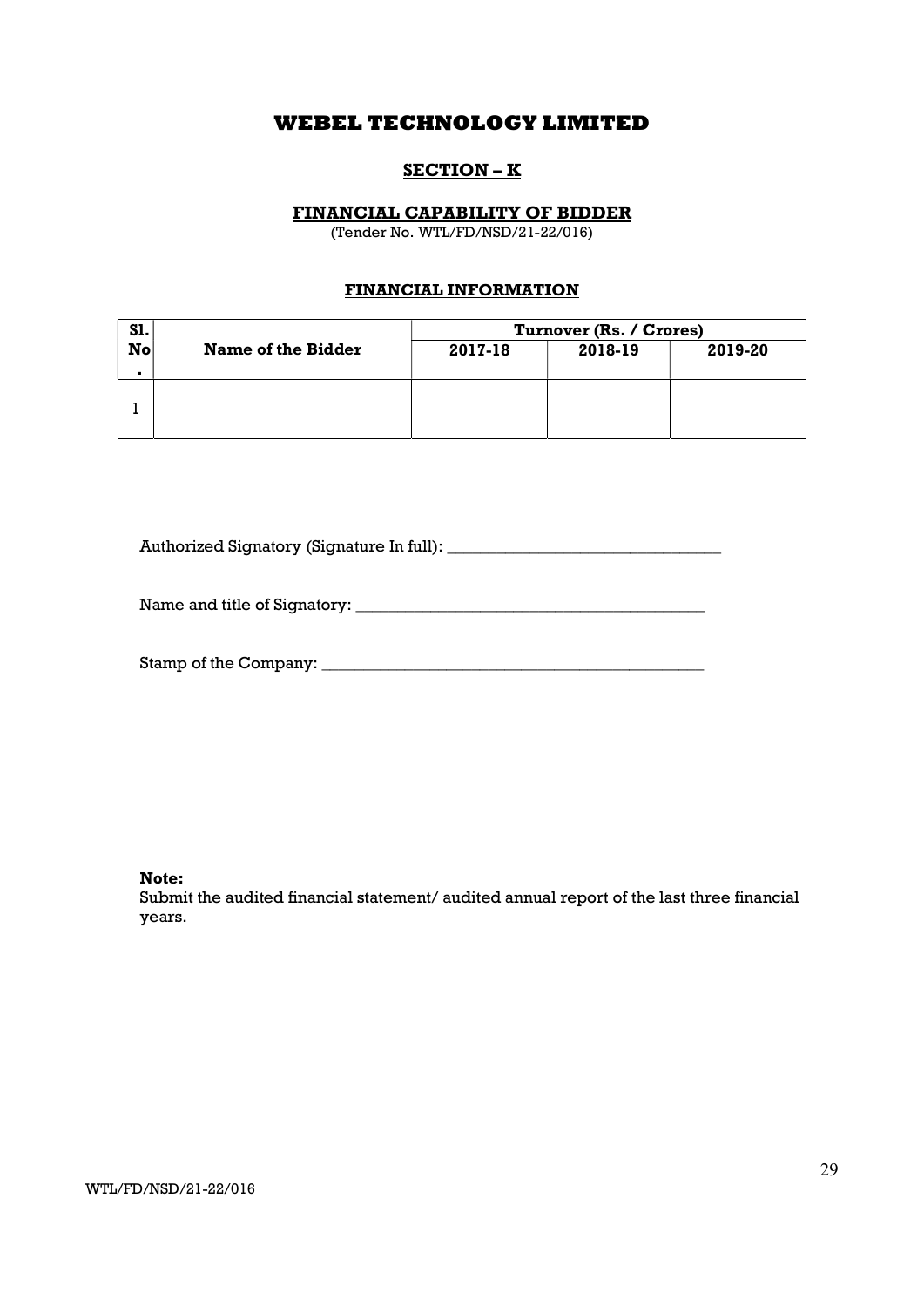### SECTION – L

### BIDDERS'S DETAILS

(Tender No. WTL/FD/NSD/21-22/016)

| 1            | Name of the Firm                                                                       |  |
|--------------|----------------------------------------------------------------------------------------|--|
| $\mathbf{2}$ | <b>Registered Office Address</b>                                                       |  |
|              | <b>Contact Number</b>                                                                  |  |
|              | <b>Fax Number</b>                                                                      |  |
|              | E-mail                                                                                 |  |
| 3            | Correspondence / Contact address                                                       |  |
|              | Name & Designation of Contact person                                                   |  |
|              | <b>Address</b>                                                                         |  |
|              | <b>Contact Number</b>                                                                  |  |
|              | <b>Fax Number</b>                                                                      |  |
|              | E-mail                                                                                 |  |
| 4            | Is the firm a registered company? If yes, submit                                       |  |
|              | documentary proof                                                                      |  |
|              | Year and Place of the establishment of the company                                     |  |
| 6            | Former name of the company, if any                                                     |  |
| $\mathbf{7}$ | Is the firm                                                                            |  |
|              | a Government/ Public Sector Undertaking<br>٠                                           |  |
|              | a propriety firm                                                                       |  |
|              | a partnership firm (if yes, give partnership                                           |  |
|              | deed)                                                                                  |  |
|              | a limited company or limited corporation<br>٠                                          |  |
|              | a member of a group of companies, (if yes,<br>٠                                        |  |
|              | give                                                                                   |  |
|              | name and address and description of other<br>٠                                         |  |
|              | companies)<br>٠                                                                        |  |
|              | a subsidiary of a large corporation (if yes give<br>the name and address of the parent |  |
|              | organization). If the company is subsidiary,                                           |  |
|              | state what involvement if any, will the parent                                         |  |
|              | company have in the project.                                                           |  |
| 8            | Is the firm registered with Sales Tax department? If                                   |  |
|              | yes, submit valid GST Registration certificate.                                        |  |
| 9            | Total number of employees. Attach the organizational                                   |  |
|              | chart showing the structure of the organization.                                       |  |
| 10           | Are you registered with any Government/                                                |  |
|              | Department/ Public Sector Undertaking (if yes, give                                    |  |
|              | details)                                                                               |  |
| 11           | How many years has your organization been in                                           |  |
|              | business under your present name? What were your                                       |  |
|              | fields when you established your organization                                          |  |
| 12           | What type best describes your firm? (Purchaser                                         |  |
|              | reserves the right to verify the claims if necessary)                                  |  |
|              | Manufacturer                                                                           |  |
|              | Supplier                                                                               |  |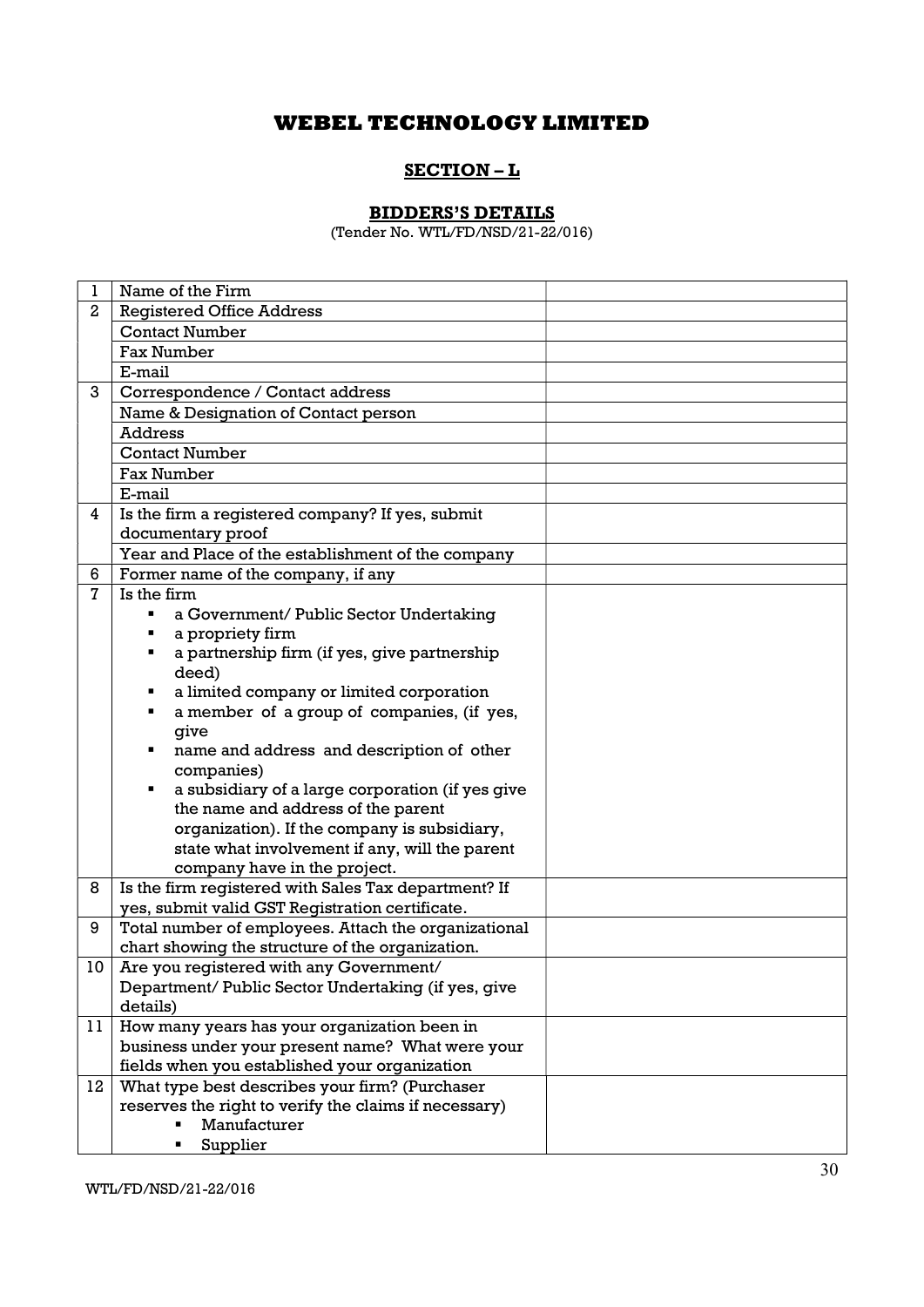|    | System Integrator                                          |  |  |  |  |
|----|------------------------------------------------------------|--|--|--|--|
|    | Consultant                                                 |  |  |  |  |
|    | Service Provider (Pl. specify details)                     |  |  |  |  |
|    | Software Development                                       |  |  |  |  |
|    | Total Solution provider (Design, Supply,<br>$\blacksquare$ |  |  |  |  |
|    | Integration, O&M)                                          |  |  |  |  |
|    | IT Company<br>٠.                                           |  |  |  |  |
| 13 | Number of Offices in district head quarters in West        |  |  |  |  |
|    | Bengal                                                     |  |  |  |  |
| 14 | Is your organization has ISO 9001:2008 certificates?       |  |  |  |  |
| 15 | List the major clients with whom your organization has     |  |  |  |  |
|    | been / is currently associated.                            |  |  |  |  |
| 16 | Have you in any capacity not completed any work            |  |  |  |  |
|    | awarded to you? (If so, give the name of project and       |  |  |  |  |
|    | reason for not completing the work)                        |  |  |  |  |
| 17 | Have you ever been denied tendering facilities by any      |  |  |  |  |
|    | Government / Department / Public sector                    |  |  |  |  |
|    | Undertaking? (Give details)                                |  |  |  |  |

Authorized Signatory (Signature In full): \_\_\_\_\_\_\_\_\_\_\_\_\_\_\_\_\_\_\_\_\_\_\_\_\_\_\_\_\_\_\_\_\_

Name and title of Signatory: \_\_\_\_\_\_\_\_\_\_\_\_\_\_\_\_\_\_\_\_\_\_\_\_\_\_\_\_\_\_\_\_\_\_\_\_\_\_\_\_\_\_

Company Rubber Stamp: \_\_\_\_\_\_\_\_\_\_\_\_\_\_\_\_\_\_\_\_\_\_\_\_\_\_\_\_\_\_\_\_\_\_\_\_\_\_\_\_\_\_\_\_\_\_\_\_\_\_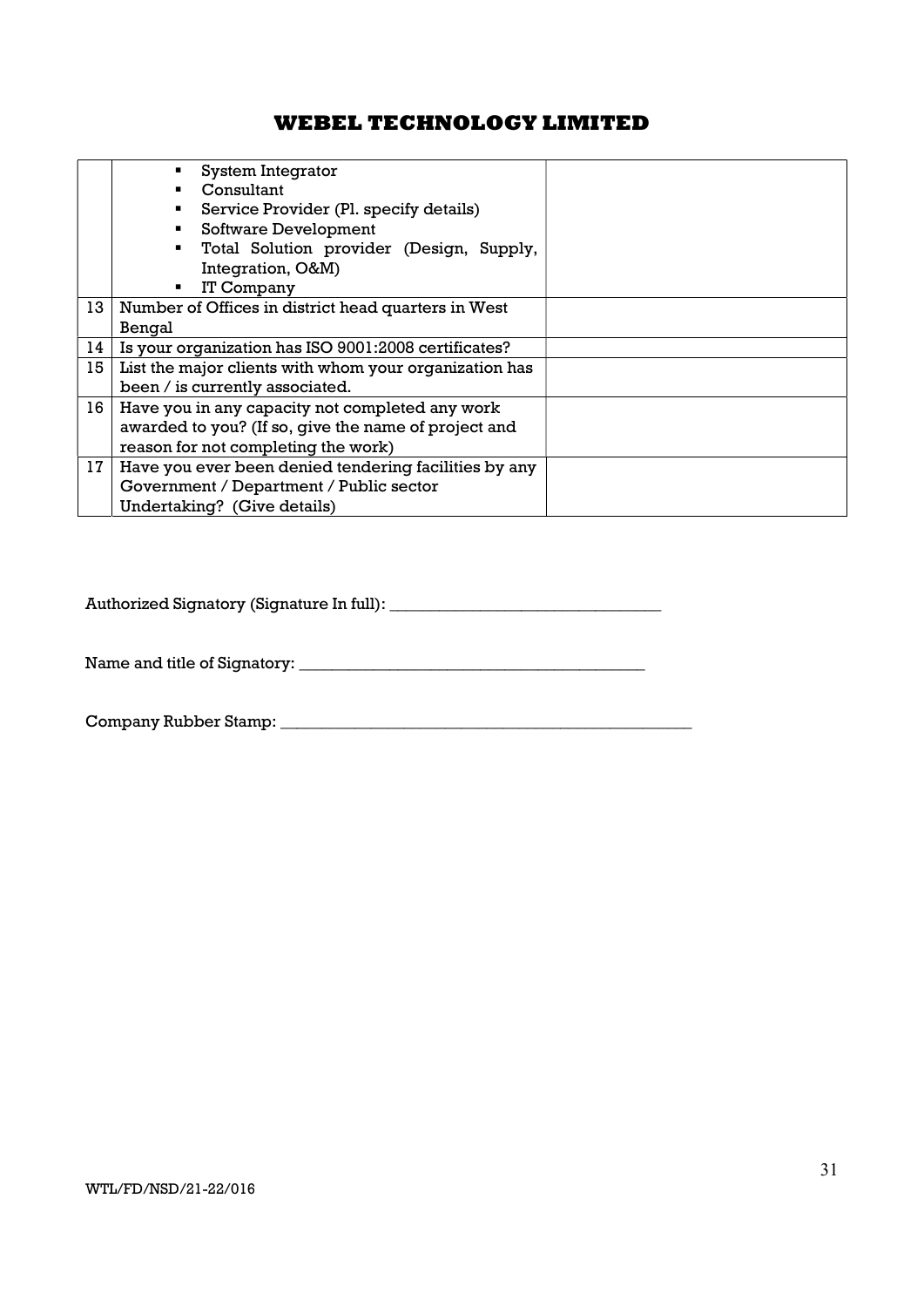### SECTION – M

### MANUFACTURER'S AUTHORIZATION FORM

Date:

To Webel Technology limited Plot-5, Block-BP, Sector-V Salt Lake City Kolkata-700 091

Ref: Tender No.: Tender No. WTL/FD/NSD/21-22/016 dated 11.08.21.

| <b>WHEREAS</b> |                                                                                                         |     | who    | are | official                                           | producers  | οf        |
|----------------|---------------------------------------------------------------------------------------------------------|-----|--------|-----|----------------------------------------------------|------------|-----------|
|                |                                                                                                         | and | having |     | production                                         | facilities | at        |
|                |                                                                                                         |     |        | do  | hereby                                             |            | authorize |
|                |                                                                                                         |     |        |     | located                                            |            | at        |
|                |                                                                                                         |     |        |     | (hereinafter, the "Bidder") to submit a bid of the |            |           |
| Bids.          | following Products produced by us, for the Supply Requirements associated with the above Invitation for |     |        |     |                                                    |            |           |

When resold by \_\_\_\_\_\_\_\_\_\_\_\_\_\_\_\_\_\_\_\_\_\_\_\_\_\_, these products are subject to our applicable standard end user warranty terms.

We assure you that in the event of \_\_\_\_\_\_\_\_\_\_\_\_\_\_\_\_\_\_\_\_\_, not being able to fulfill its obligation as our Service Provider in respect of our standard Warranty Terms we would continue to meet our Warranty Terms through alternate arrangements.

We also confirm that the service of the service provider/system integrator and can hence provide maintenance and upgrade support for our products.

We also confirm that the products quoted are on our current product list and are not likely to be discontinued within 5 years from the day of this letter. We assure availability of spares for the products for the next two years after five years warranty.

We also confirm that the material will be delivered within 4-6 weeks from the date of placement of confirmed order.

Name In the capacity of

Signed

Duly authorized to sign the authorization for and on behalf of \_\_\_\_\_\_\_\_\_\_\_\_\_\_\_\_\_\_

Dated on \_\_\_\_\_\_\_\_\_\_\_\_\_\_\_\_\_ day of\_\_\_\_\_\_\_\_\_\_\_\_\_2021

Note: This letter of authority must be on the letterhead of the Manufacturer and duly signed by an authorized signatory.

WTL/FD/NSD/21-22/016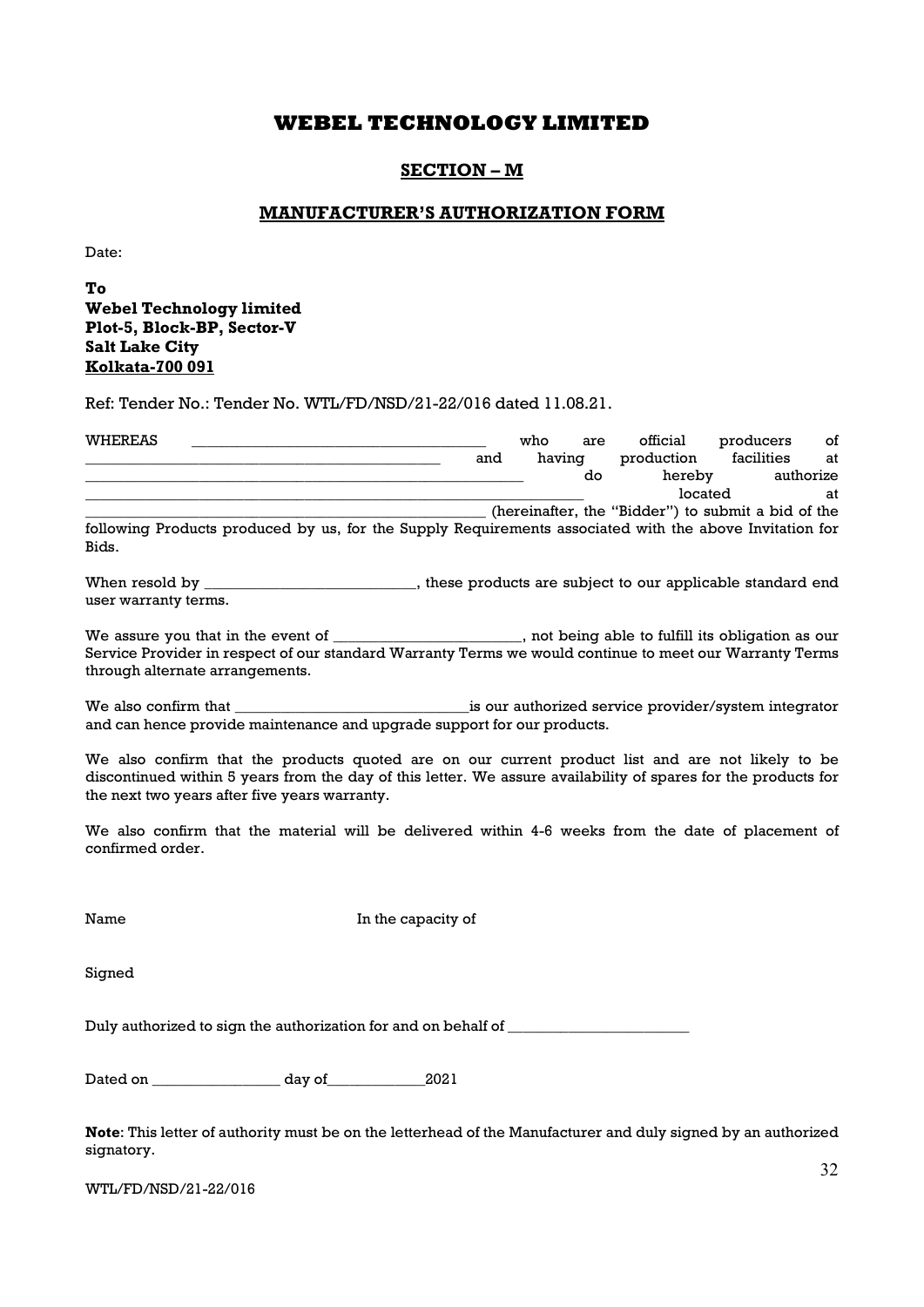## SECTION – N

### FORMAT FOR PRE-BID MEETING QUERY

(Tender No. WTL/FD/NSD/21-22/016)

Name of the Bidder:

**Queries** 

| S1.<br>No. | <b>Section</b><br>No. | <b>Clause</b><br>No. | Page<br>No. | Queries |
|------------|-----------------------|----------------------|-------------|---------|
|            |                       |                      |             |         |
|            |                       |                      |             |         |
|            |                       |                      |             |         |
|            |                       |                      |             |         |
|            |                       |                      |             |         |
|            |                       |                      |             |         |
|            |                       |                      |             |         |
|            |                       |                      |             |         |
|            |                       |                      |             |         |

Note: The filled form to be submitted in XLS & PDF Format. There is a cut off date for receiving of queries before Pre Bid Meeting. Queries received after the cutoff period will not be accepted. The Purchaser reserves the right to respond all queries over e-mail.

Authorized Signatory (Signature In full): \_\_\_\_\_\_\_\_\_\_\_\_\_\_\_\_\_\_\_\_\_\_\_\_\_\_\_\_\_\_\_\_\_

Name and title of Signatory: \_\_\_\_\_\_\_\_\_\_\_\_\_\_\_\_\_\_\_\_\_\_\_\_\_\_\_\_\_\_\_\_\_\_\_\_\_\_\_\_\_\_

Company Rubber Stamp: \_\_\_\_\_\_\_\_\_\_\_\_\_\_\_\_\_\_\_\_\_\_\_\_\_\_\_\_\_\_\_\_\_\_\_\_\_\_\_\_\_\_\_\_\_\_\_\_\_\_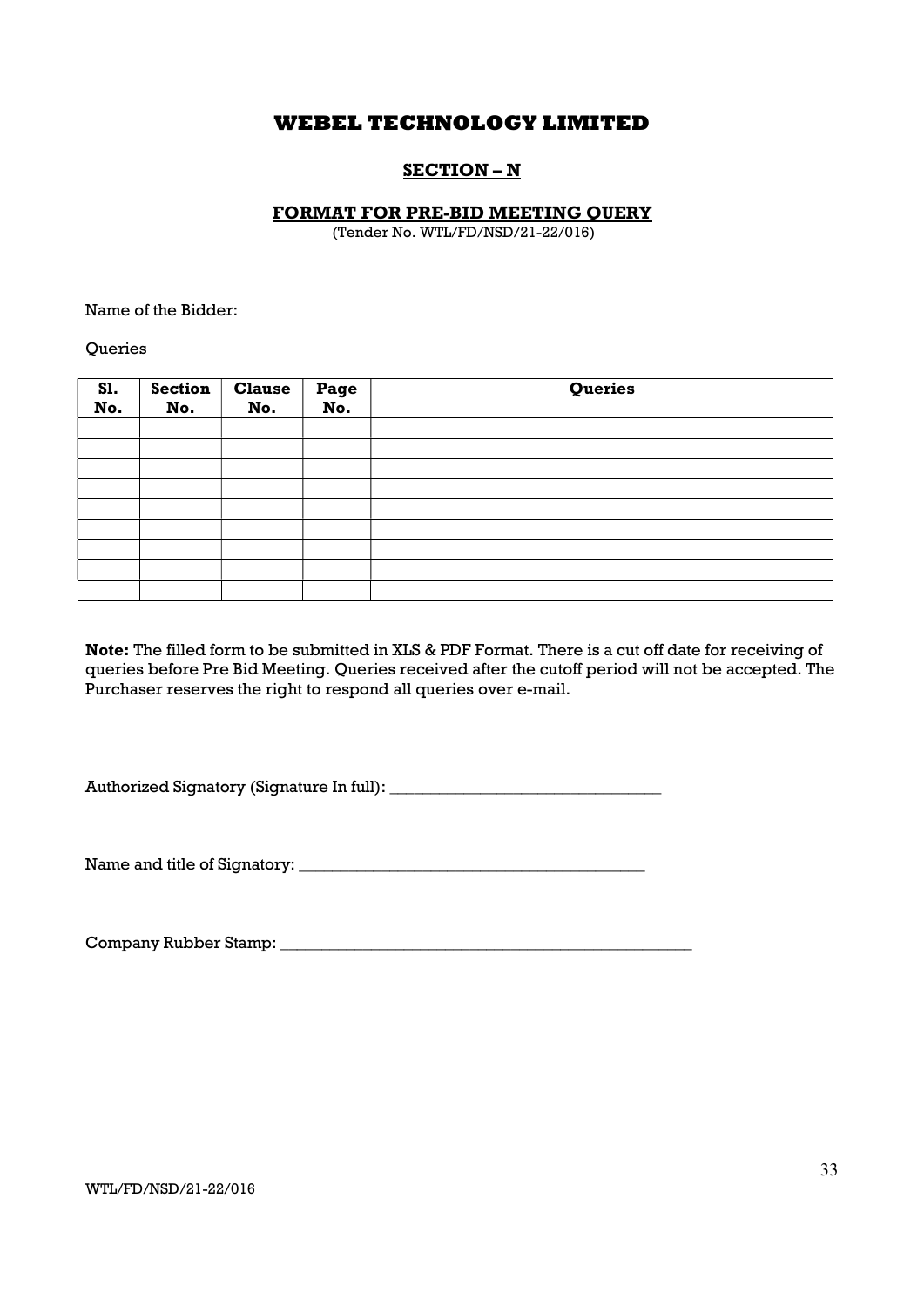## SECTION – O

### LIST OF CLIENTS OF SIMILAR ORDERS

(Tender No. WTL/FD/NSD/21-22/016)

| <b>S1.</b><br>No. | <b>Name of the Client</b> | <b>Address</b> | <b>Contact</b><br>Person | <b>Designation</b> | <b>Contact</b><br><b>Numbers</b> |
|-------------------|---------------------------|----------------|--------------------------|--------------------|----------------------------------|
|                   |                           |                |                          |                    |                                  |
|                   |                           |                |                          |                    |                                  |
|                   |                           |                |                          |                    |                                  |
|                   |                           |                |                          |                    |                                  |
|                   |                           |                |                          |                    |                                  |
|                   |                           |                |                          |                    |                                  |
|                   |                           |                |                          |                    |                                  |
|                   |                           |                |                          |                    |                                  |
|                   |                           |                |                          |                    |                                  |
|                   |                           |                |                          |                    |                                  |
|                   |                           |                |                          |                    |                                  |
|                   |                           |                |                          |                    |                                  |
|                   |                           |                |                          |                    |                                  |
|                   |                           |                |                          |                    |                                  |
|                   |                           |                |                          |                    |                                  |
|                   |                           |                |                          |                    |                                  |

Authorized Signatory (Signature In full): \_\_\_\_\_\_\_\_\_\_\_\_\_\_\_\_\_\_\_\_\_\_\_\_\_\_\_\_\_\_\_\_\_

Name and title of Signatory: \_\_\_\_\_\_\_\_\_\_\_\_\_\_\_\_\_\_\_\_\_\_\_\_\_\_\_\_\_\_\_\_\_\_\_\_\_\_\_\_\_\_

Company Rubber Stamp: \_\_\_\_\_\_\_\_\_\_\_\_\_\_\_\_\_\_\_\_\_\_\_\_\_\_\_\_\_\_\_\_\_\_\_\_\_\_\_\_\_\_\_\_\_\_\_\_\_\_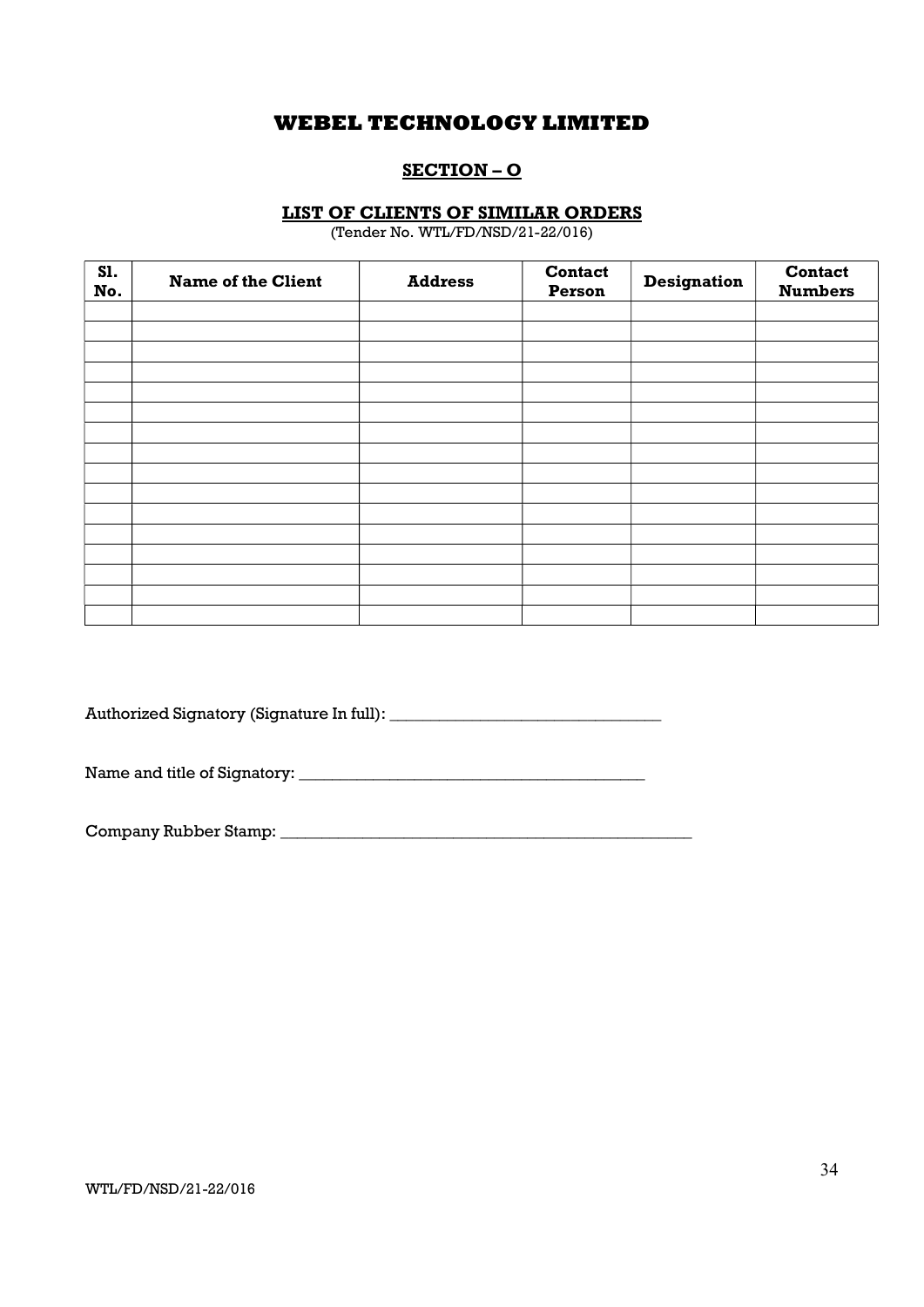### SECTION – P

### PROFORMA FOR PERFORMANCE BANK GUARANTEE

(On non-judicial stamp paper of appropriate value to be purchased in the name of executing Bank)

### PROFORMA OF BANK GUARANTEE FOR SECURITY DEPOSIT –CUM-PRFORMANCE GUARANTEE

Ref …………………….. Bank Guarantee no…………….

Date…………………..

### PROFORMA OF BG FOR SECURITY DEPOSIT

KNOW ALL MEN BY THESE PRESENTS that in consideration of WEBEL TECHNOLOGY LIMTED, a Government of West Bengal Undertaking incorporated under the Companies Act, 1956 having its Registered office at Webel Bhavan, Block EP&GP, Sector V, Kolkata-700 091 (hereinafter called "The Purchaser") having agreed to accept from \_\_\_\_\_\_\_\_\_\_\_\_\_\_\_\_\_\_\_\_\_\_(hereinafter called "The Contractor") Having its Head Office at \_\_\_\_\_\_\_\_\_\_\_\_\_\_\_\_\_\_\_\_\_\_, a Bank guarantee for Rs. \_\_\_\_\_\_\_\_\_\_\_\_\_ in lieu of Cash Security Deposit for the due fulfillment by the Contractor of the terms & conditions of the Work Order No. \_\_\_\_\_\_\_\_\_\_\_\_\_\_\_\_\_\_\_dated\_\_\_\_\_\_\_\_\_\_\_\_ issued by the Purchaser for \_\_\_\_\_\_\_\_\_\_\_\_\_\_\_\_\_\_\_\_\_\_\_\_\_\_\_(hereinafter called "the said work order dated \_\_\_\_\_\_\_\_\_\_\_\_\_)". We \_\_\_\_\_\_\_\_\_\_\_\_\_\_\_\_\_\_\_\_(Name & detailed address of the branch) (hereinafter called "the Guarantor") do hereby undertake to indemnify and keep indemnified the Purchaser to the extent of Rs.  $\qquad \qquad$  (Rupees  $\qquad \qquad$ ) only against any loss or damage caused to or suffered by the Purchaser by reason of any breach by the Contractor of any of the terms and conditions contained in the said Work Order No. \_dated\_\_\_\_\_\_\_\_\_\_\_\_\_\_\_\_\_\_\_\_\_\_\_\_\_\_\_ of which breach the opinion of the Purchaser shall be final and conclusive.

(2) AND WE, The Solution Contribution Contribution Control and undertake to pay forthwith on demand to the Purchaser such sum not exceeding the said sum of \_\_\_\_\_\_\_\_Rupees\_\_\_\_\_\_\_\_\_\_\_\_\_\_\_) only as may be specified in such demand, in the event of the Contractor failing or neglecting to execute fully efficiently and satisfactorily the order for Work Order no. ,  $\qquad \qquad$  dated  $\qquad$ 

(3) WE \_\_\_\_\_\_\_\_\_\_\_\_\_\_\_\_\_\_\_\_\_\_\_\_\_\_ further agree that the guarantee herein contained shall remain in full force and effect during the period that would be taken for the performance of the said order as laid down in the said Work Order No. \_\_\_\_\_\_\_\_\_\_\_\_\_\_\_\_\_\_ dated \_ including the warranty obligations and that it shall continue to be enforceable till all the dues of the Purchaser under or by virtue of the said Work Order No. \_\_\_\_\_\_\_\_\_\_\_\_\_\_\_\_\_ dated \_\_\_\_\_\_\_\_\_\_\_\_\_ have been fully paid and its claims satisfied or is charged or till the Purchaser or its authorized representative certified that the terms and conditions of the said Work Order No. dated have been fully and properly carried out by the said contractor and accordingly discharged the guarantee. (4) We \_\_\_\_\_\_\_\_\_\_\_\_\_\_\_\_\_\_\_\_\_\_\_\_\_\_\_\_\_ the Guarantor undertake to extend the validity of Bank Guarantee at the request of the contractor for further period of periods from time to time beyond

its present validity period failing which we shall pay the Purchaser the amount of Guarantee.

 $(5)$  The liability under the Guarantee is restricted to Rs.  $\qquad \qquad$  (Rupees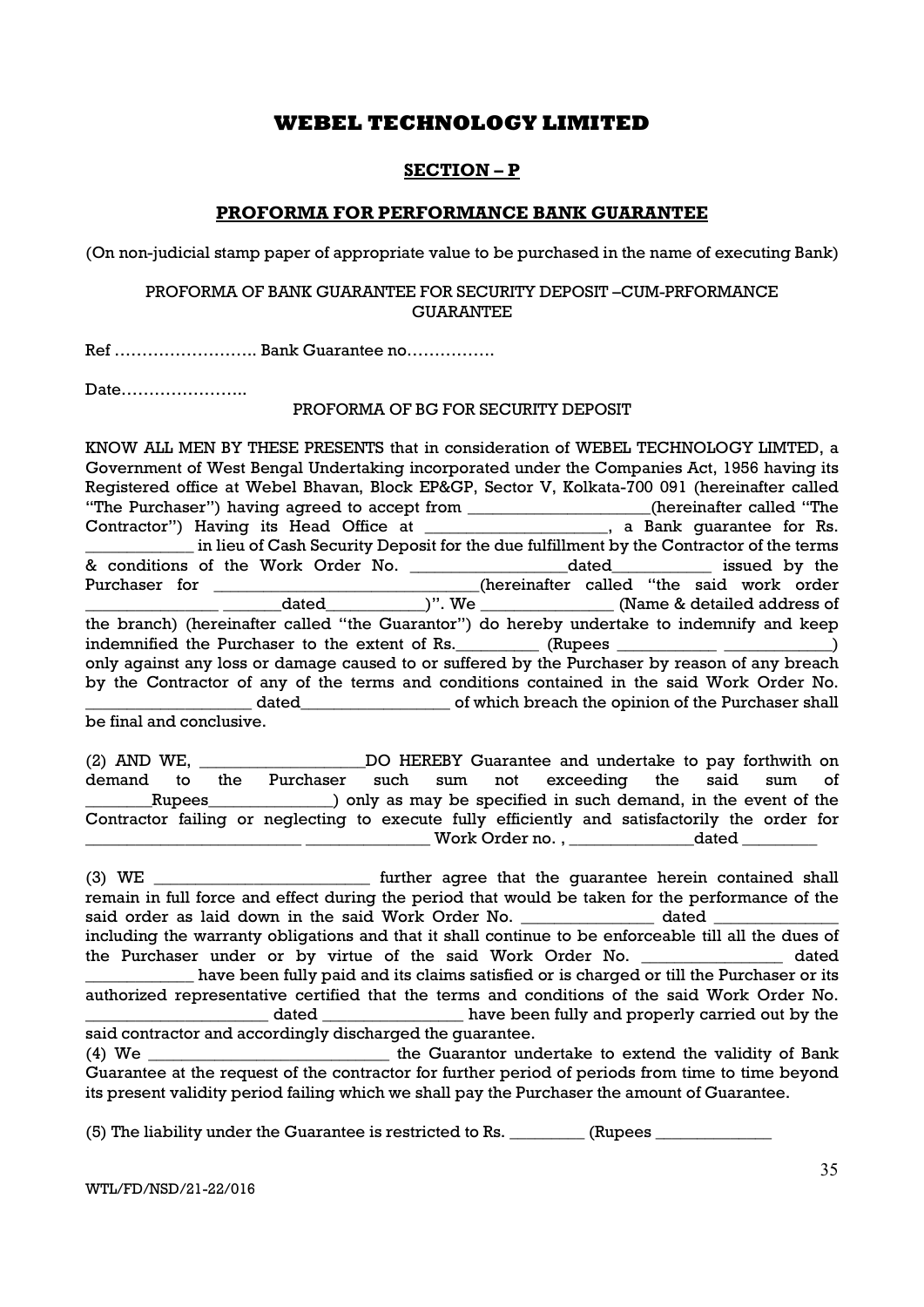$\Box$ ) only and will expire on \_\_\_\_\_\_\_\_\_\_\_\_\_\_\_ and unless a claim in writing is presented to us or an action or suit to enforce the claim is filled against us within 6 months from \_\_\_\_\_\_\_\_\_\_\_\_\_\_\_ all your rights will be forfeited and we shall be relieved of and discharged from all our liabilities (thereinafter)

(6) The Guarantee herein contained shall not be determined or affected by liquidation or winding up or insolvency or closer of the Contractor.

(7) The executants has the power to issue this guarantee on behalf of Guarantor and holds full and valid power of Attorney granted in his favour by the Guarantor authorizing him to execute the Guarantee.

(8) Notwithstanding anything contained herein above, our liability under this guarantee is restricted to Rs. \_\_\_\_\_\_\_\_\_\_ (Rupees \_\_\_\_\_\_\_\_\_\_\_\_\_\_\_\_\_\_\_\_\_\_\_\_\_) only and our guarantee shall remain in force up to \_\_\_\_\_\_\_\_\_\_\_\_\_\_\_\_\_\_ and unless a demand or claim under the guarantee is made on us in writing on or before \_\_\_\_\_\_\_\_\_\_\_\_\_\_\_ all your rights under the guarantee shall be forfeited and we shall be relieved and discharged from all liabilities there under.

WE, we hastly undertake not to revoke this quarantee during the currency except with the previous consent of the Purchaser in writing. In witness whereof we \_\_\_\_\_\_\_\_\_\_\_\_\_\_\_\_\_\_\_\_\_\_\_\_\_\_\_have set and subscribed our hand on this \_\_\_\_\_\_\_\_\_\_\_\_\_\_\_\_\_\_\_\_\_\_\_\_

day of \_\_\_\_\_\_\_\_\_\_\_\_\_\_\_\_\_\_\_\_\_\_.

SIGNED, SEALED AND DELIVERED

WITNESS

1) \_\_\_\_\_\_\_\_\_\_\_\_\_\_\_\_\_\_\_\_\_\_

 $2)$ 

(Name & address in full with Rubber Stamp)

\_\_\_\_\_\_\_\_\_\_\_\_\_\_\_\_\_\_\_\_\_\_ (Stamp of the executants)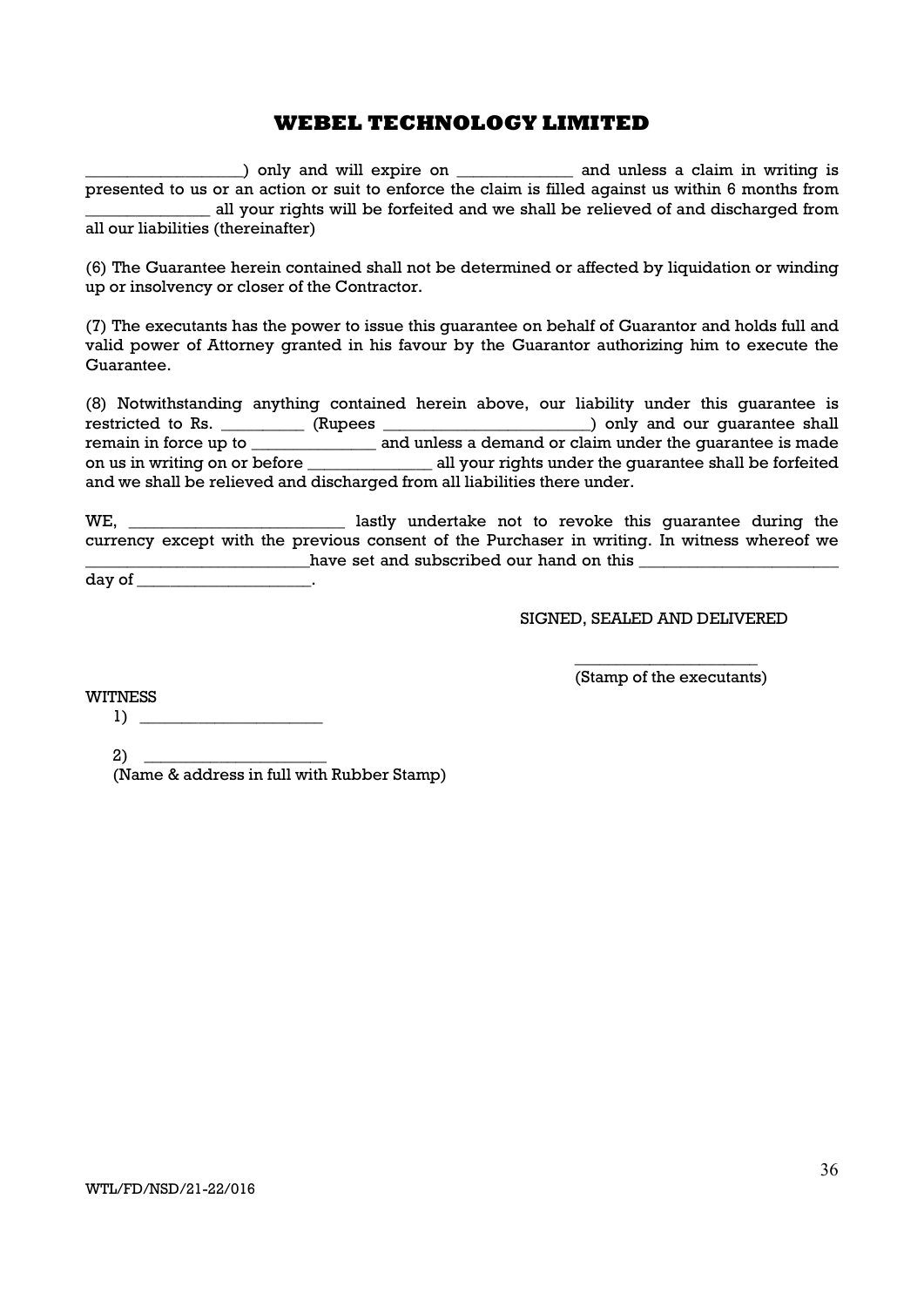### INSTRUCTIONS FOR FURNISHING BANK GUARANTEE

- 1. Bank Guarantee (B.G.) for Advance payment, Mobilization Advance, B.G. for security Deposit-cum-Performance Guarantee, Earnest Money should be executed on the Non-Judicial Stamp paper of the applicable value and to be purchased in the name of the Bank.
- 2. The Executor (Bank authorities) may mention the Power of Attorney No. and date of execution in his/her favour with authorization to sign the documents. The Power of Attorney is to be witnessed by two persons mentioning their full name and address.
- 3. The B.G. should be executed by a Nationalised Bank/ Scheduled Commercial Bank preferably on a branch located in Kolkata. B.G. from Co-operative Bank / Rural Banks is not acceptable.
- 4. A Confirmation Letter of the concerned Bank must be furnished as a proof of genuineness of the Guarantee issued by them.
- 5. Any B.G. if executed on Non-Judicial Stamp paper after 6 (six) months of the purchase of such stamp shall be treated as Non-valid.
- 6. Each page of the B.G. must bear signature and seal of the Bank and B.G. Number.
- 7. The content of the B.G. shall be strictly as Proforma prescribed by WTL in line with Purchase Order /LOI/ Work Order etc. and must contain all factual details.
- 8. Any correction, deletion etc. in the B.G. should be authenticated by the Bank Officials signing the  $B.G.$
- 9. In case of extension of a Contract the validity of the B.G. must be extended accordingly.
- 10. B.G. must be furnished within the stipulated period as mentioned in Purchase Order / LOI / Work Order etc.
- 11. Issuing Bank / The Bidder are requested to mention the Purchase Order / Contract / Work Order reference along with the B.G. No. For making any future queries to WTL.